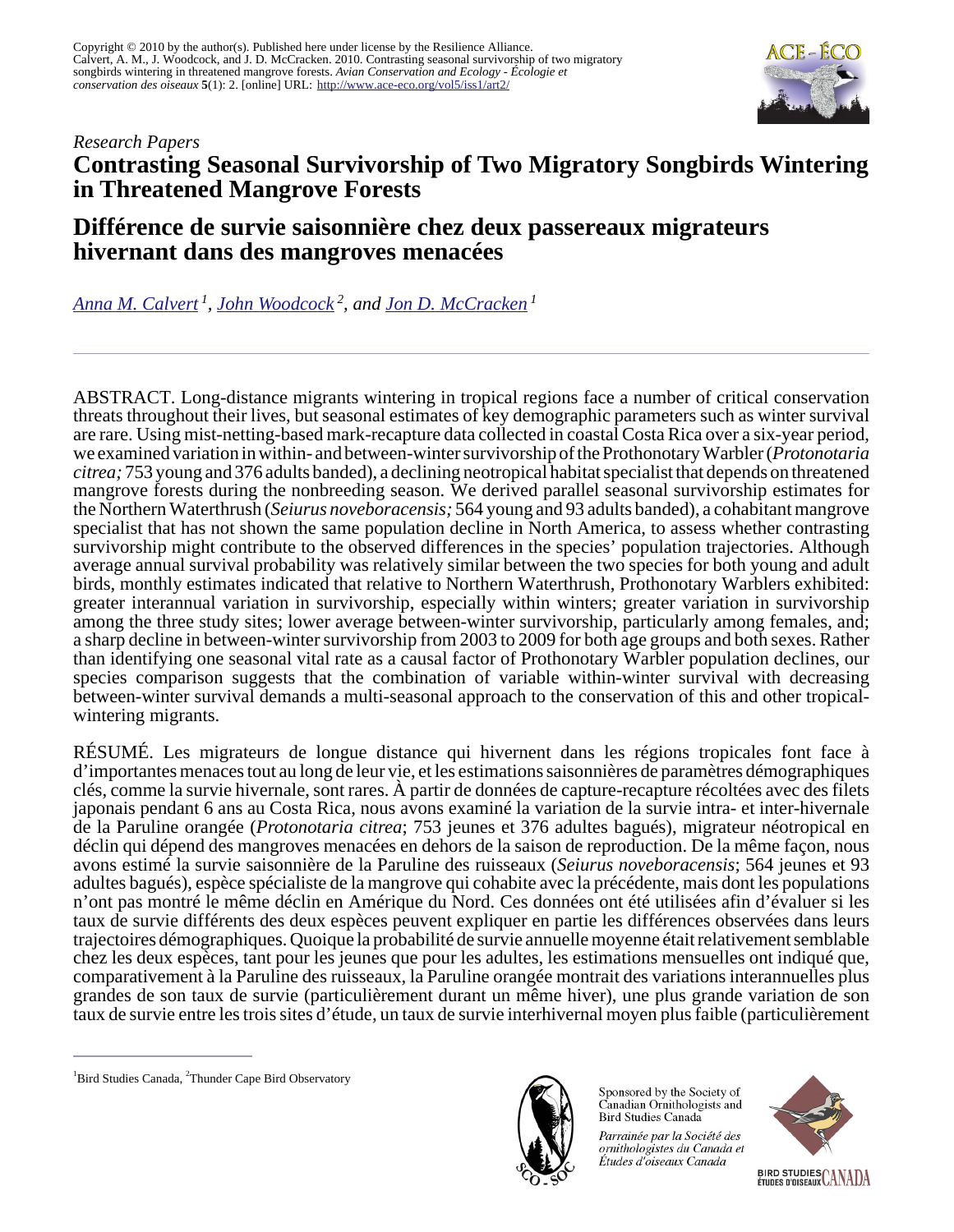chez les femelles) et un déclin prononcé de son taux de survie interhivernal de 2003 à 2009 pour les deux groupes d'âges et les deux sexes. Étant donné les résultats différents obtenus pour nos deux espèces cibles et la variabilité du taux de survie intrahivernal combinée à la diminution du taux de survie interhivernal observées chez la Paruline orangée, nous croyons que la conservation de cette espèce et celle d'autres migrateurs néotropicaux doivent être abordées selon une approche multi-saisonnière.

Key Words: *conservation; demography; endangered; mark-recapture; neotropical migrant; northern waterthrush; passerine; prothonotary warbler; survival*

#### **INTRODUCTION**

Long-distance migrants are vulnerable to changes occurring in any of their seasonal habitats, yet their broad geographic distributions often hinder the identification of specific threats to population persistence. In addition to loss and degradation of habitat on their breeding grounds, population declines of neotropical migrants in North America (e.g., Keast and Morton 1980, Terborgh 1989, Stutchbury 2007, North American Bird Conservation Initiative 2009) have been variably attributed to breeding-season mortality (Bohning-Gaese et al. 1993), extreme seasonal weather conditions (Sauer et al. 1996, Butler 2000, Dionne et al. 2008), and destruction of tropical wintering habitats (Robbins et al. 1989, Rappole and McDonald 1994, Sherry and Holmes 1996). Temporal variation in population trends (Hussell et al. 1992) and emerging hazards throughout the migratory cycle (e.g., Stutchbury 2007, Calvert et al. 2009) suggest that songbird declines cannot be uniformly linked to one factor. As such, seasonal drivers of demography, i.e., productivity and survivorship, may need to be examined at the scale of individual populations.

The Prothonotary Warbler (*Protonotaria citrea,* hereafter warbler) is a neotropical migrant of particular conservation concern given its decline in abundance across most of its breeding range (COSEWIC 2007, Sauer et al. 2008) and its dependence on specialized habitats for both breeding (secondary cavities in forested wetlands) and wintering (tropical coastal mangroves; Petit 1999). Results from the North American Breeding Bird Survey showed a statistically significant decline averaging 1.1% annually during the period of 1966– 2007, or close to 40% decline overall (Sauer et al. 2008). The warbler has been placed on the continental Partners In Flight's "watch list" for landbirds in North America (Rich et al. 2004) and is designated an

endangered species under Canada's *Species at Risk Act* (COSEWIC 2007) because of documented declines and threats. Ongoing degradation of wetland forest breeding habitats throughout its range (e.g., Heltzel and Leberg 2006) has motivated the initiation of artificial nest-box conservation programs to increase the number of available nesting cavities, but predation, parasitism by brownheaded cowbird (*Molothus ater*), and interspecific competition for boxes with species such as house wren (*Troglodytes aedon*) appear to be impeding its recovery (COSEWIC 2007).

In addition to changes in the quantity and quality of breeding habitat, nonbreeding habitat change may also be limiting the recovery of this species (COSEWIC 2007). Wintering prothonotary warblers are primarily concentrated within a relatively small area of coastal mangrove forest in Central America and northern South America. Mangrove forest is a highly threatened habitat that faces increasing destruction stemming from tourism development, shrimp farming, salt extraction, and other intensive human disturbance (Terborgh 1989, McCracken 1998, Petit 1999, FAO 2007). A strong association with this restricted wintering habitat coupled with high winter site fidelity may make prothonotary warblers particularly sensitive to tropical habitat alteration (Warkentin and Hernandez 1996). However, another warbler species highly reliant on these mangrove wintering habitats, the Northern Waterthrush (*Seiurus noveboracensis,* hereafter waterthrush; Eaton 1995), has shown relatively stable trends in abundance over the same time period (Sauer et al. 2008), suggesting that the two species may respond differently to habitat change or that other factors may be implicated in prothonotary warbler declines.

The shared dependence on mangrove forests by both of these winter-habitat specialists presents a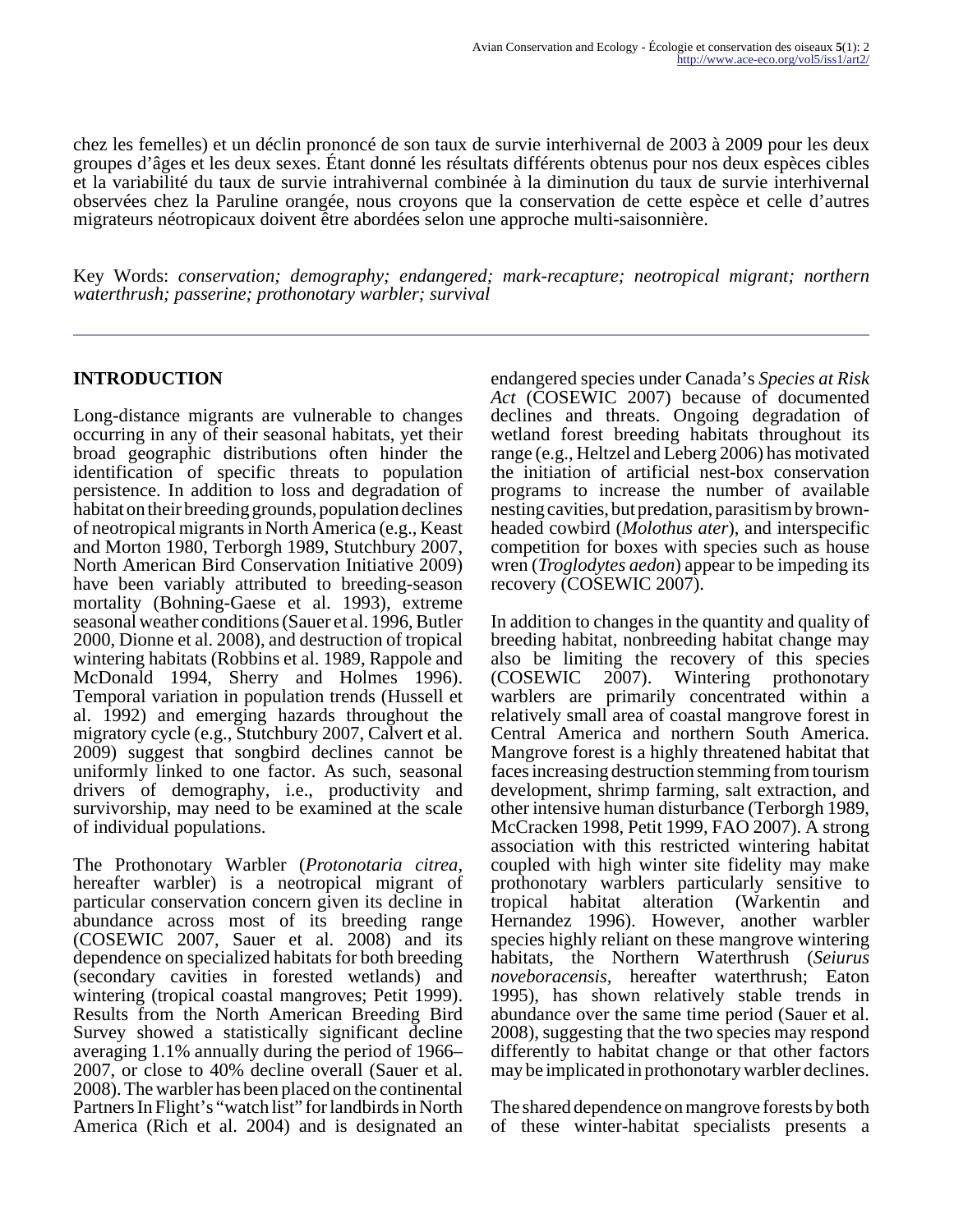valuable opportunity to quantify how seasonal demographics may differ between similar species. From 2003 to 2009, standardized mist-netting at three sites on the Pacific coast of Costa Rica allowed for the mark and recapture of wintering warblers and waterthrush on a monthly basis from November through March. Here, we use these data to estimate within-winter survivorship  $(S_{ww})$  and between-winter survivorship  $(S_{bw})$  for warblers (PROW) and waterthrush  $(NO\ddot{W}A)$ , as well as to examine variation in survivorship by age and sex and over time for these two species that share a specialized wintering habitat.

# **METHODS**

#### **Study sites and data collection**

From November to March each year, beginning in November 2003 and ending in March 2009, mistnetting and banding of wintering migrants was conducted in the province of Guanacaste on the north Pacific coast of Costa Rica. Study sites in Estero Iguanita (ESIG; 10°37'47" N, 85°37'42" W), Estero Naranjo (ESNA; 10°46'56" N, 85°39'52" W) and Estero Tamarindo (ESTA; 10°19'49" N, 85°50'24.5" W) were located in mangrove swamps (Southern Pacific Coast Mangroves; WWF 2009) dominated by Black Mangrove (*Avicennia germinans*), in transition zones adjacent to dry coastal forest. A study site at Playa Grande (PLGR; 10°19'40" N, 85°50'39" W and 1 km from ESTA) was located in a dry coastal mixed forest (Central American dry forest; WWF 2009). Given the frequent observations of daily bird movements between neighboring ESTA and PLGR (J. Woodcock, *personal observation*), these two sites were pooled for the purposes of survival estimation (denoted ESTA-PLGR). Banded birds were not recorded moving among the other sites. Straight-line distances among sites were as follows: ESIG was 17.4 km south of ESNA, and ESTA-PLGR was 40.5 km southwest of ESIG and 50.3 km south-southwest of ESNA.

The capture protocol followed the *Monitoreo de Sobrevivencia Invernal* (MOSI) program standards (see DeSante et al. 2004). Sixteen mist-nets (12 m  $\times$  $2 \text{ m} \times 30 \text{ mm}$  mesh) were used at fixed locations at each site. Nets were opened 30 min before sunrise and typically kept open until sunset, although strong wind conditions resulted in frequent midday net closures at ESNA and PLGR. All birds captured were fitted with individually numbered U.S. Fish and Wildlife Service metal leg bands. Birds were identified to by sex (for warblers only) and age, with age estimated as hatching year to second-year birds  $(\leq 12 \text{ mo old}, \text{hereafter young})$  or older birds (> 12 mo old, hereafter adult) following the observations of Pyle (1997). All within- and between-winter recaptures of banded birds were recorded.

Mist-netting was conducted for three consecutive days once a month at each site; sites were not sampled simultaneously because of logistical constraints, but the interval between sampling occasions at a given site was fairly consistent. Thus, for this analysis, we pooled data across days within each monthly sampling period and assumed that<br>intervals among winter sampling periods intervals among winter sampling periods (November through March) were all 1 mo in length and, therefore, that the interval between March and the following November was 8 mo in length. No sampling of any sites occurred in November 2003, but all other periods included sampling of at least one site, resulting in a total of 29 sampling periods between December 2003 and March 2009. ESIG was not sampled during 2003–2004, and ESNA was only sampled four times in most years. The total sampling effort ranged between 1001 and 2924 neth site<sup> $-1$ </sup> yr<sup> $-1$ </sup>.

A total of 657 waterthrush (93 adult, 564 young) and 1129 warblers (254 adult male, 122 adult female, 391 young male, 362 young female) were banded over the course of six winters. For both species, the most birds were banded at ESTA-PLGR (648 warblers and 437 waterthrush) and the fewest at ESIG (80 warblers and 63 waterthrush). For survival estimation, banded birds were divided into groups based on species, age (young or adult), sex (warblers only), and site (ESIG, ESNA, ESTA-PLGR). The mark-recapture input derived from these data took the form of a binary encounter history (captured = 1, not observed = 0) over the 29 sampling periods for each of the 1786 individual birds banded.

#### **Model structure**

Traditional mark-recapture models use time-series of encounters of individually marked animals to estimate survivorship while accounting for the probability of observation (Cormack 1964, Jolly 1965, Seber 1965, Lebreton et al. 1992). However, the survivorship parameter estimated through these models represents local survival, i.e., the combined probability that an animal survives and returns to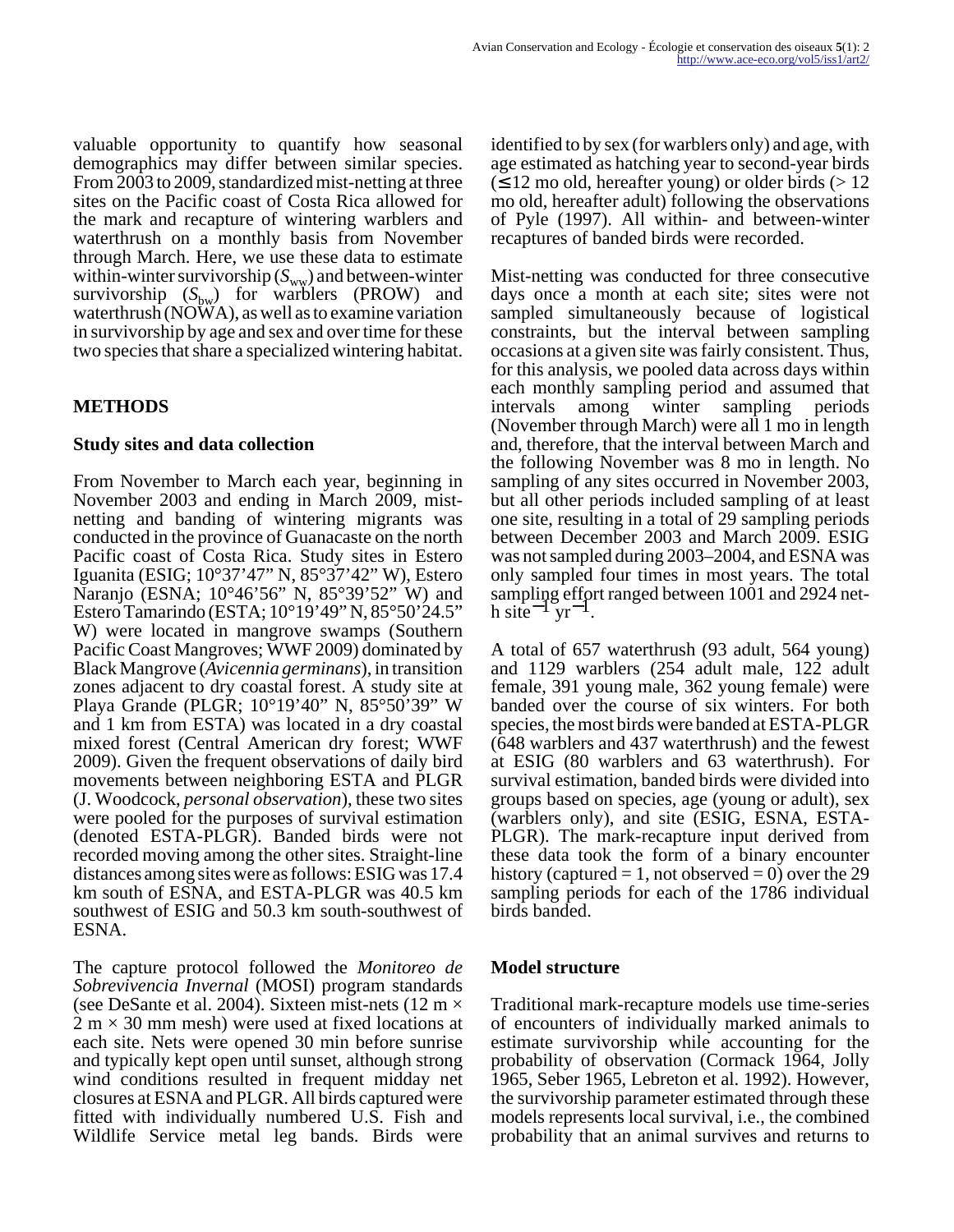the study site. Demographic survivorship is thus underestimated if individuals emigrate beyond the study site following capture, a bias that may be particularly strong in studies of weakly territorial or "floating" migrants during nonbreeding seasons (e.g., Lefebvre et al. 1994, Lefebvre and Poulin 1996, Warkentin and Hernandez 1996). In our data on banded warblers and waterthrush, there were indeed multiple instances in which individuals captured in the immediate study area during a sampling period in November were not recaptured during the subsequent few months (J. Woodcock, *unpublished data*). However, some of these birds were captured again in March, presumably on their return migration northward after having wintered outside the study area, precluding the use of models applied in other studies that classify and exclude as transients all birds that are captured only once (e.g., Cilimburg et al. 2002, Gardali et al. 2003, Brown and Long 2007).

Multi-state models, allowing estimation of changes in state (with probability  $\psi$ ) in addition to statespecific survival (*S*) and recapture probabilities (*p*), specifically address this bias in local survival estimates by differentiating movement in and out of sampled sites from demographic survivorship (e.g., Arnason 1973, Schwarz 1993). Thus, to account for emigration from and subsequent re-immigration into the study population each November and March, respectively, we designed a multi-state model in which the two states distinguish the group of sampled study sites (state 1) from unobservable nonsampled sites elsewhere (state 2). The proportion of transient migrants, i.e., those present in the study sites in November and March only but wintering elsewhere from December to February, was thus estimated as the probability of changing from state 1 to 2 ( $\psi_{12}$ ) in the November–December interval. By definition, all transient birds that survived the winter (i.e., from November to March, with probability  $S_2$ ) were assumed to pass through the study sites again in March ( $\psi_{12} = 1$  for the February–March interval) and to have the same probability of capture in March as birds that had remained on the study site. Movement between the two states was defined as impossible  $(\psi_{12} = \psi_{21} = 0)$  for all other time intervals (i.e., December–January, January–February, and March– November), as was capture of individuals elsewhere (i.e., beyond the study sites;  $p_2 = 0$ ).

This model structure allowed the estimation of five main parameter types: capture probability  $p_1$  for each sampling period; transient probability  $\psi_{12}$  (November– December interval only); within-winter survival of birds wintering outside the study sites  $S_2$ (November–March interval); within-winter survival of birds wintering within the study sites  $S_{ww}$ (monthly intervals between November and March); and between-winter survival  $S_{bw}$  (March– November). All survival probabilities were estimated as monthly values to facilitate comparison among time periods of different lengths; i.e., the varying time intervals of either one, four, or eight months were incorporated into the model structure.

#### **Candidate models and inference**

We began with a general model, with parameter variation structured as follows. Recapture probability  $p_1$  was allowed to vary fully by time (i.e., across all 28 recapture periods), species, and site, but was assumed invariant among age and sex groups and was fixed at zero in periods where no sampling occurred (5 of 28 periods at ESIG, 4 of 28 periods at ESNA). This fixing of  $p = 0$  applied to all models regardless of constraints imposed, such that only periods with nets open were modeled as a function of other variables (e.g., species, sampling effort). November–December transient probability  $\psi_{12}$ was allowed to vary by species, site, age, and sex, but was assumed constant across years; it was not estimated for ESNA (i.e., fixed at zero) because that site was sampled in both November and March in one year only. Within-winter survival of birds wintering elsewhere,  $S_2$ , was allowed to vary by year, species, site, age, and sex. Within-winter survival of birds at the sampled sites,  $S_{ww}$ , could also vary by year, species, site, age, and sex, but was assumed equal among months within a given year. Finally, between-winter survival S<sub>bw</sub> was allowed to vary among years, or with species, site, age, or sex. This general model (Table 1, model 53) was denoted as

#### {*p*[t\*sp\*site] ψ12[age\*sex\*sp\*site] *S*2[t\*age\*sex\*sp\*site]  $S_{\text{bw}} S_{\text{ww}[t*age*sex*sp*site]}^T$ .

We next built a series of candidate alternative models that were simplifications of the general model to verify whether the data supported variation in parameters by species, age, sex, site, or time, or any interactions among these factors. Additionally, as alternatives to full time-variance across periods, we built models allowing  $p_1$  to vary with sampling effort (total net-hours/period for each site) and survivorship to vary linearly among months within years (for  $S_{\rm ww}$  only) or across years (for  $S_{2}$ ,  $S_{\rm bw}$ , and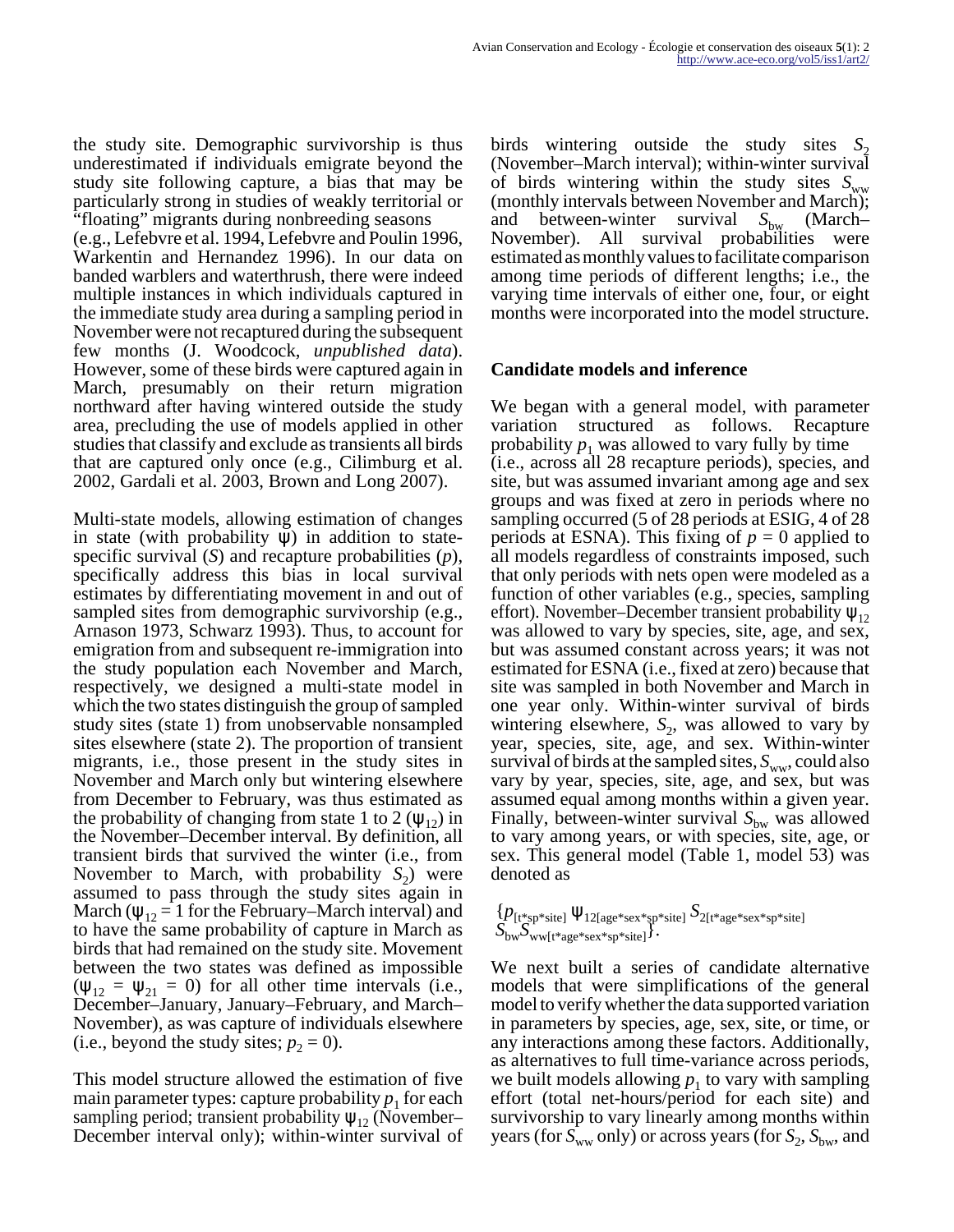**Table 1.** The five best-fit models of the candidate set, as well as the most general model (in bold) and other models referred to in the text, describing mark-recapture data of wintering prothonotary warblers (PROW) and northern waterthrush (NOWA) in Costa Rica from 2003 to 2009. Each model is shown with its relative rank in the candidate set; its absolute and relative sample-size-corrected Akaike Information Criterion ( $AIC<sub>c</sub>$ and ΔAIC<sub>c</sub>) and weight of evidence relative to other models (ωAIC<sub>c</sub>); its number of parameters *K*; and the model deviance. Parameters in these models were recapture probability  $p_1$ ; transient probability  $\psi_{12}$ ; overwinter survival of transient birds  $S_2$ ; and within- and between-winter survival of birds at the study sites  $S_{ww}$ and S<sub>bw</sub>, respectively; see text for further details on model characteristics and selection. Parameters could vary additively (+) or interactively (\*) by age, species (sp), sex, year (t), site, sampling effort (Effort), or linearly over years (Lin);  $S_{ww}$  and  $S_{bw}$  are described together when variation was structured the same way for both parameters, but  $S_{ww}$  and  $S_{bw}$  were never set to be equal.

|                | Rank Model name                                                                                                                                                                                                                                                                                                                                           | AICc    |        | $\triangle$ AICc $\omega$ AICc | K  | Deviance |
|----------------|-----------------------------------------------------------------------------------------------------------------------------------------------------------------------------------------------------------------------------------------------------------------------------------------------------------------------------------------------------------|---------|--------|--------------------------------|----|----------|
| 1              | $P_{\mathbf{C}^{1[t^{*}sp+site]}} \Psi_{12[age^{*}sex^{*}sp]} S_{2[age^{*}sp]} S_{bw} S_{ww\text{-}NOWA[t+age+site]} S_{bw\text{-}ROW[age+sex+Lin+site]}$<br>$S_{ww\text{-}PROW[age + sex + t * site]}$                                                                                                                                                   | 7275.62 |        | 0.00 0.9961                    | 76 | 3813.72  |
| 2              | $\small \begin{array}{l} {D_{1[\mathfrak{t}^*\text{sp+site}]}} \; \Psi_{12[\text{age*sex*sp}]} \; {S_{2[\text{age*sp}]}} \; {S_{\text{bw}}} {S_{\text{ww-NOWA}[\text{t+age+site}]}} \; {S_{\text{bw-PROW}[\text{sex+age*t+site}]}} \\ {S_{\text{ww-PROW}[\text{age+sex+t*site}]}} \end{array}$                                                            | 7287.93 |        | 12.31 0.0021                   | 89 | 3800.04  |
| 3              | $\displaystyle\mathop{B}_{\textsc{ww-PROW}}\sum_{\textsc{new-PROW}}\Psi_{12\textsc{[age*sex+*sp]}}\ S_{2\textsc{[age*sp]}}\ S_{\textsc{bw}}S_{\textsc{ww-NowA[t+age+site]}}S_{\textsc{bw-PROW[age+sex+t+site]}}$                                                                                                                                          | 7288.97 |        | 13.35 0.0013                   | 84 | 3811.07  |
| $\overline{4}$ | $\underset{\text{Ww-PROW[see+see+**size}}{\text{P1[t*sp-site]}} \Psi_{12 \text{[age*sex*sp]}} \ S_{2 \text{[age*sp]}} \ S_{\text{bw}} S_{\text{ww-NOWLED}} S_{\text{ww-ROW[1+age+site]}} S_{\text{bw-PROW[age+sex+t-site]}}$                                                                                                                              | 7292.23 |        | 16.61 0.0003                   | 89 | 3804.33  |
| 5              | $p_{1[t^*sp+site]} \Psi_{12[age^*sex^*sp]} S_{2[age^*sp]} S_{bw} S_{ww\text{-}NOWA[t+age+site]} S_{bw} S_{ww\text{-}PROW[sex+age^*t+site]}$                                                                                                                                                                                                               | 7293.88 |        | 18.26 0.0001                   | 94 | 3795.98  |
| 7              | $p_{1\left[\text{t}^{*}\text{sp+site}\right]}\Psi_{12\left[\text{age}^{*}\text{sex}^{*}\text{sp}\right]}\ S_{2\left[\text{age}^{*}\text{sp}\right]}\ S_{\text{bw}}S_{\text{ww-NOWA}\left[\text{t+age+site}\right]}\ S_{\text{bw}}S_{\text{ww-PROW}\left[\text{age}^{*}\text{t+site}\right]}\$                                                             | 7295.75 | 20.13  | 0.0000                         | 92 | 3801.86  |
| 24             | $p_{1\text{[t * sp + site]}} \psi_{12\text{[age * sex * sp]}} S_{2\text{[age * sp]}} S_{bw} S_{ww\text{-}NowA\text{[age]}} S_{bw} S_{ww\text{-}PROW\text{[age + sex]}}$                                                                                                                                                                                   | 7333.71 | 58.09  | 0.0000                         | 52 | 3919.82  |
| 25             | $\displaystyle S_{\text{ww-PROW[age+sex+Lin$-site]}}^{\{1\} \mathsf{V}_{12[\text{age*sex} \ast \text{sp}]} S_{2[\text{age*sp}]} S_{\text{bw}} S_{\text{ww-NOWLED+age+site]}} S_{\text{bw-PROW[age+sex+t+site]}}$                                                                                                                                          | 7337.03 |        | 61.41 0.0000                   | 96 | 3835.13  |
| 27             | $p_{1\texttt{[t*sp+site]}}\,\psi_{12\texttt{[age*sex*sp]}}\,S_{2\texttt{[age*sp]}}\,S_\texttt{bw} S_\texttt{ww[age*sp]}\,$                                                                                                                                                                                                                                | 7341.37 |        | 65.75 0.0000                   | 50 | 3931.47  |
| 28             | $p_{1[t^*sp+site]} \ \psi_{12[age^*sex^*sp]} \ S_{2[age^*sp]} \ S_{bw} S_{ww\text{-}NOWLEDX}[t+age]} \ S_{bw} S_{ww\text{-}PROW[age+sex+t]}$                                                                                                                                                                                                              | 7342.04 |        | 66.41 0.0000                   | 70 | 3892.14  |
| 53             | $p_{\text{1}[t\textsuperscript{*}]{\text{site}}} \psi_{\text{12}[age\textsuperscript{*}]{\text{size}}\textsuperscript{*}]{\text{site}}} S_{\text{2}[t\textsuperscript{*}]{\text{size}}\textsuperscript{*}]{\text{size}}} S_{\text{bw}} S_{\text{ww}[t\textsuperscript{*}]{\text{age}}\textsuperscript{*}]{\text{size}}\textsuperscript{*}]{\text{size}}}$ | 7718.09 |        | 442.46 0.0000 468              |    | 3472.19  |
| 56             | $P_{1[Effort **sp]} \Psi_{12[age*sex *sp]} S_{2[age *sp]} S_{bw} S_{ww[t*age*sex *sp*site]}$                                                                                                                                                                                                                                                              | 7790.47 |        | 514.85 0.0000 326              |    | 3828.57  |
| 57             | $P_{1[Effort * sp]} \Psi_{12[age * sex * sp]} S_{2[age * sp]} S_{bw} S_{ww[t * age * sex * sp * site]}$                                                                                                                                                                                                                                                   | 7807.90 | 532.28 | 0.0000 326                     |    | 3846.00  |
| 58             | $p_{1\left[\text{sp+site}\right]}\,\psi_{12\left[\text{age*sex*sp}\right]}\,S_{2\left[\text{age*sp}\right]}\,S_{\text{bw}}S_{\text{ww}[t^*\text{age*sex*sp}*\text{site}]}\,$                                                                                                                                                                              | 7830.85 |        | 555.23 0.0000 310              |    | 3900.95  |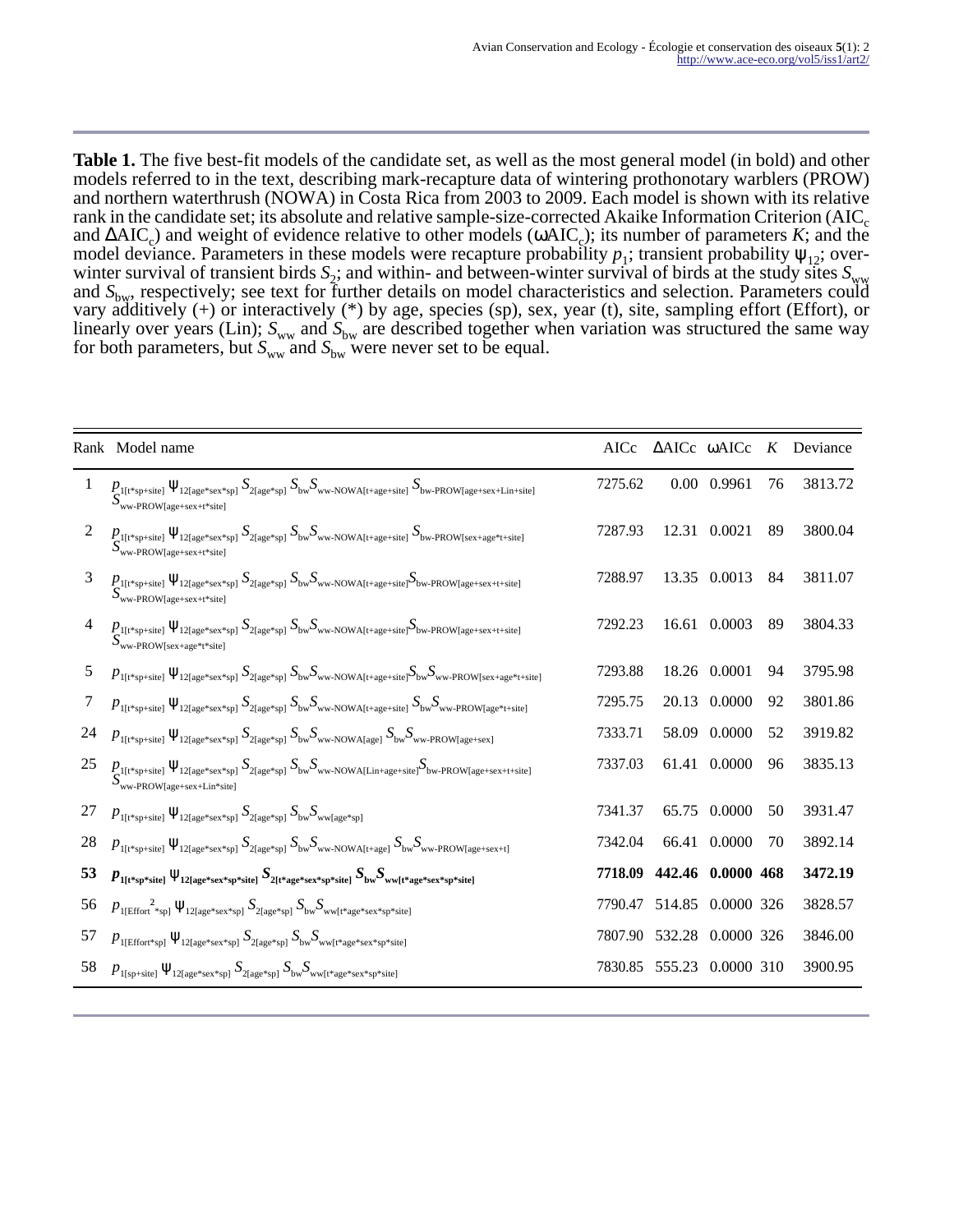*S<sub>ww</sub>*). Given the complexity of the general model and the consequent numerous possible combinations of parameter structures, we built these candidate models in stages, whereby informative parameter structures from one stage were retained for the next stage of model building. In the order in which they were built, these stages examined variation in  $p_1$ ,  $\psi_{12}$ ,  $S_2$ ,  $S_{\text{bw}}$ , and  $S_{ww}$ . Finally, we also built a series of additional parameter-average models, regardless of their fit to the data, to estimate mean values of parameters under simplified model structures (e.g., a model with timeinvariant recapture probability, even when time variance was strongly favored during the process of model building).

Inferences regarding parameter variation and model structure were based largely on the Akaike Information Criterion (AIC), a metric representing the inherent trade-off between model complexity and bias (Akaike 1973). We first tested the fit of our general model to the data using a bootstrap goodnessof-fit re-sampling procedure in the program MARK (White and Burnham 1999) and found no evidence of overdispersion (i.e., variation in the data unaccounted for by the general model). Consequently, we had no need for a variance-inflation-factor correction ( $\hat{c}$ ; Lebreton et al. 1992), and proceeded to compare our candidate models based on relative differences in the value of sample-size-corrected  $AIC_c$  ( $\triangle AIC_c$ ), where a smaller  $AIC_c$  represents greater parsimony (Burnham and Anderson 2002). In cases in which two models differed by  $\Delta AIC_c < 2$ , we retained the simpler model. Parameters were estimated by maximum likelihood methods using a logit-link in MARK (White and Burnham 1999), and the importance of specific factors was further evaluated based on effect-size confidence intervals.

# **RESULTS**

#### **Recapture probability**

Recapture probability  $p_1$  varied with species and time interactively (i.e., temporal patterns differed between waterthrush and warblers) and showed additive differences between sampling sites

 ${p_{1[t^{*}sp_{1} + [site]}}$ . The recapture probability of waterthrush was higher than that of warblers, and was highest in ESIG and lower but similar at ESNA and ESTA-PLGR for both species. As estimated from the final best-fit model (Table 1, model 1),  $p_1$  varied between a maximum of 0.538 (standard error [SE] = 0.076) for waterthrush at ESIG in January of 2004– 2005 and a minimum of 0.023 (SE =  $0.013$ ) for warblers in ESTA-PLGR in March of 2003–2004.

Neither linear { $p_{1[Effort*sp1]}$ } nor quadratic  ${p_{1[Effort}}^2_{\text{*spl}}$  sampling-effort models were supported by the data ( $\triangle AIC_c > 70$  relative to an equivalent time-variant model; Table 1, models 56 and 57). Nor was there support for equal  $p_1$  across periods within a winter, or for parallel monthly  $p_1$  variation between winters ( $\triangle AIC_c > 30$  compared to the fully time-variant model). Based on a model in which  $p_1$ was equal across all periods (Table 1, model 58), mean recapture probabilities (SEs) at ESIG, ESNA, and ESTA-PLGR, respectively, were 0.331 (0.030), 0.241 (0.022), and 0.210 (0.014) for waterthrush, and 0.219 (0.021), 0.153 (0.013), and 0.131 (0.009) for warblers.

#### **Transient probability**

Species, age, and sex, interactively, were the best descriptors of variation in transient probability  $\psi_{12}$  ${\Psi_{12[age^*sex^*sp]}}$ ; intersite variation in  ${\Psi_{12}}$  was not supported. In the more general models,  $\psi_{12}$  was estimated as close to zero for all groups, but in later stages of model selection (i.e., with constraints on other parameters), nonzero estimates of  $\psi_{12}$  were obtained for some groups of both species, though always with a high degree of uncertainty. For instance,  $\psi_{12}$  was estimated as 0.149 (SE = 0.085) for adult waterthrush in the overall best-fit model (Table 1, model 1); 0.207 (0.079) and 0.084 (0.103) for adult and young waterthrush, respectively, under the best time- and site-invariant model (Table 1, model 24); and 0.181 (0.085) and 0.212 (0.137) for adult female and young male warblers, respectively, under a model without sex-differences in survival (Table 1, model 7). In each of these models, however,  $\psi_{12}$  for all other groups was estimated at the zero boundary.

#### **Between- and within-winter survival**

Variation in within-winter survival of transient birds S<sub>2</sub> was best described by interactive species and age differences {*S*2[age\*sp]}. However, the best-fit models all provided boundary estimates of  $S_2$  (i.e., equal to zero or one), suggesting that the data had little power to indicate variation in this parameter, likely because of the few transient individuals and near-zero estimates of  $\psi_{12}$ .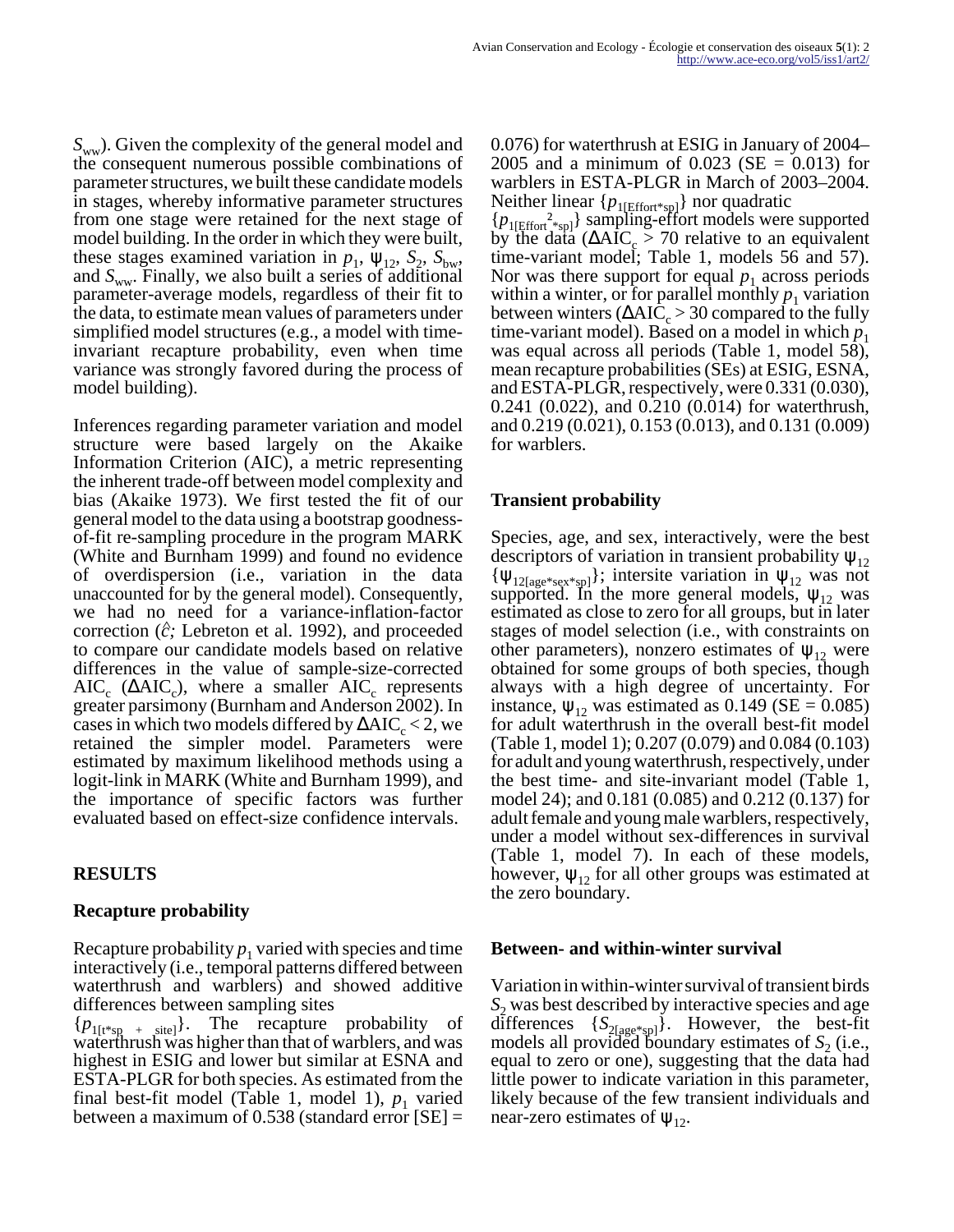Temporal variation in survivorship of birds wintering at the study sites both within winters  $(S_{ww})$  and between winters  $(S<sub>bw</sub>)$  was best described by additive effects of year, age, and site, as well as additive effects of sex for warblers and nonparallel temporal trends among sites for

 $S_{\text{ww-PROW}}$  ({ $S_{\text{bw}}$  $S_{\text{ww-NOWA[t + age + site]}}$  $S_{\text{bw-PROW}[age + sex + t + site]}$   $S_{\text{ww-PROW}[age + sex + t * site]}$ ;

Table 1, model 3). Using this model, we estimated  $S_{ww}$ (Fig. 1) and  $S_{bw}$  (Fig. 2). Broadly, this model supported the following: parallel interannual variation between age groups for each species, much stronger sex differences in  $\tilde{S}_{bw\text{-}PROW}$  than in  $S_{ww\text{-}PROW}$ , greater temporal variation in survival of warblers than waterthrush during both seasons, a decline in  $S_{ww\text{-}PROW}$  over time, and low estimates of  $S_{bw}$  for both species in the final year of the study. A modified version of this model without the site differences in survival (Table 1, model 28) further demonstrated the greater variability in survival of warblers than waterthrush, as well as the decrease in within-winter survival of both species during 2008–2009 (Fig. 3).

Constrained versions of the best time-variant model (Table 1, model 3) were used to examine interannual trends in seasonal survivorship. The data did not support linear changes over time (i.e., across years) in within-winter survivorship  $S_{ww}$  for either species (Table 1, model 25;  $\triangle AIC_c = 48$ , which was larger than that for the best time-variant model, with effect size confidence intervals encompassing zero). However, as implied by estimates from the timevariant model (Fig. 2), there was strong evidence for a linear decline in between-winter survivorship  $S_{bw}$ for warblers (Table 1, model 1;  $\Delta AIC_c > 13$ , which was smaller than that for the equivalent time-variant model; logit-transformed mean effect size  $= -0.365/$ year,  $SE = 0.084$ ). This latter model was the bestfitting model among all the candidate models.

Finally, mean monthly survival estimates within and between winters were estimated from a further reduced version of this model without site or year variation in survivorship

 $({S_{bw}}_{\text{vw-NOWA[age]}} S_{bw} S_{ww\text{-}PROW[age + sex]};$  Table 1, model 24).

These revealed strong seasonal differences in average monthly survival of female warblers (Fig. 4A). Total average survivorship over winter, between winters, and annually were calculated using these monthly survival estimates for each species-age-sex group as  $(S_{ww})^4$ ,  $(S_{bw})^8$ , and  $(S_{ww}^4 \times S_{bw}^6)$ , respectively, and suggested substantial overlap in mean values between the two species (Fig. 4B,C). Moreover, a model of average age-specific survival for each species (i.e., without sex differences in warblers;  ${S_{bw}S_{ww[age*sp]}}$ ; Table 1, model 27) showed largely overlapping confidence limits on estimates between the species for equivalent age groups. Means (SEs, 95% confidence intervals) from this model were:

*S*ww-NOWA-Adult = 0.947 (0.022, 0.884–0.977),  $S_{\text{ww-PROW-Adult}} = 0.944 (0.024, 0.873 - 0.977),$  $S_{\text{ww-NOWA-Young}} = 0.906 (0.036, 0.808 - 0.956),$  $S_{\text{ww-PROW-Young}} = 0.929(0.031, 0.839 - 0.971),$ *S*<sub>bw-NOWA-Adult</sub> = 0.935 (0.012, 0.908–0.955),  $S_{\text{bw-PROW-Adult}} = 0.922 (0.012, 0.895 - 0.943),$  $S_{\text{bw-NOWA-Young}} = 0.885 (0.016, 0.850 - 0.913),$  $S_{\text{bw-PROW-Young}} = 0.902 (0.015, 0.868 - 0.927).$ 

# **DISCUSSION**

Effective identification of conservation priorities demands the quantification of seasonal demographic parameters (Calvert et al. 2009). However, these are often most difficult to assess for the species of greatest concern, as well as those that depend on specialized or threatened habitat, with the result that vital rate estimates for species of conservation priority are highly valuable (e.g., Bakermans et al. 2009). Our estimates of average within- and between-winter survivorship  $(S_{ww}$  and  $S_{bw}$ , respectively) over a six-year period were similar between co-habitant warblers and waterthrush, suggesting that factors other than survivorship may be driving observed differences in population trends between these two species or that demographic rates measured at the study sites are not representative of population-level dynamics. However, a detailed examination of temporal variability, site differences, and age/sex-variation in survival provides further insight into the current dynamics of these species and the demographic features that may be restricting the population growth of prothonotary warblers.

#### **Temporal variation and site differences**

Average annual survivorship by age, sex, and season suggest little broad-scale differences between these two species based on captures at their shared wintering grounds. Nonetheless, our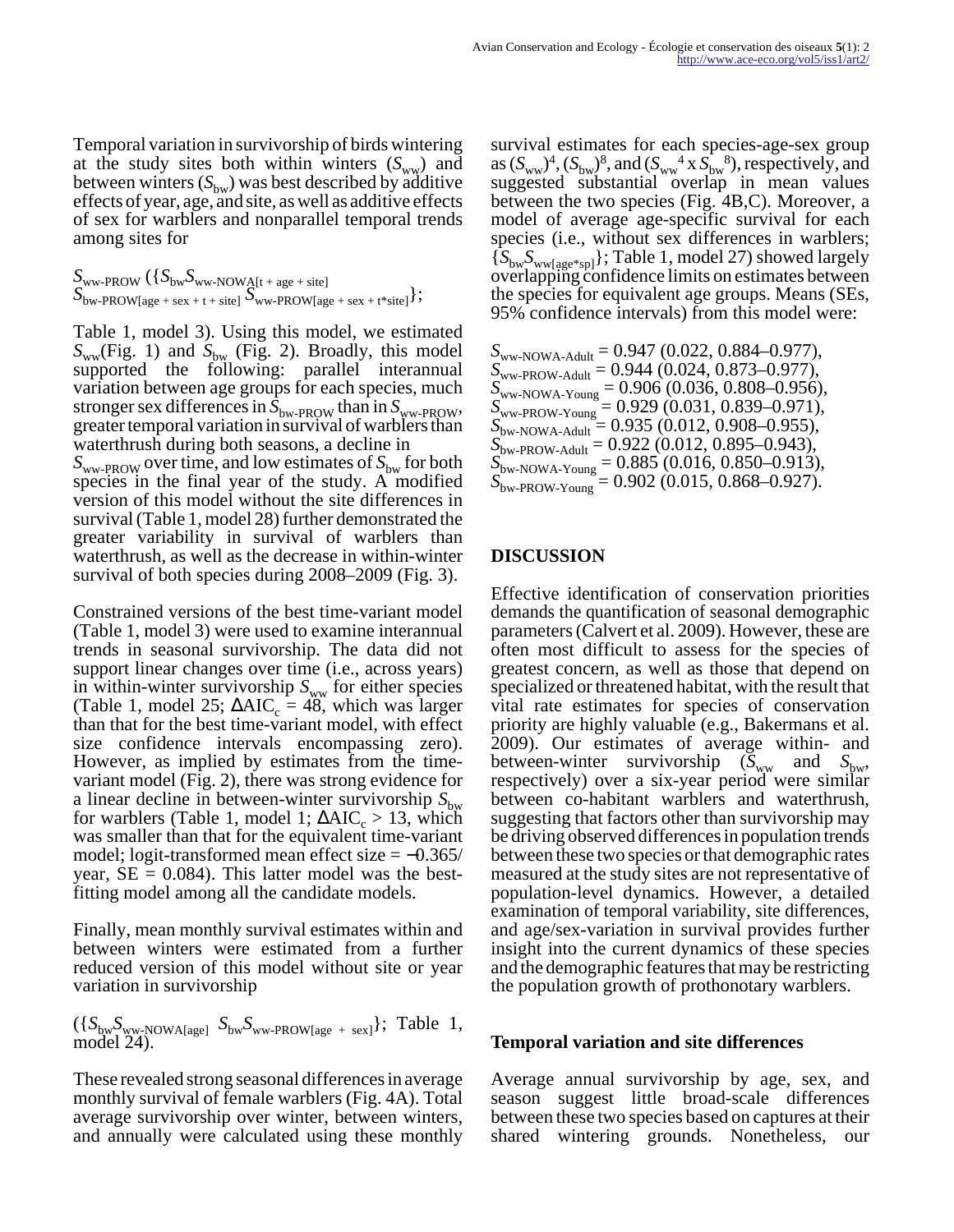**Fig. 1.** Monthly within-winter survivorship (mean ± SE) for adult and young northern waterthrush (NOWA), and adult and young male and female prothonotary warblers (PROW) from 2003 to 2009, captured at three sites in western Costa Rica [ESIG (yellow), ESNA (green), ESTA-PLGR (brown)], as estimated from the model  $S_{bw}S_{ww\text{-}NOWA[t + age + site]}S_{bw\text{-}PROW[age + sex + t + site]}S_{ww\text{-}PROW[age + sex + t * site]}$ . Note that boundary estimates  $(S_{ww} = 1)$  are included, but without associated error bars.



estimates of total annual warbler survival (adult male: mean =  $0.436$ , SE =  $0.071$ ; adult female: mean =  $0.372$ ,  $SE = 0.071$  are lower than the only published historical estimates (adult male: mean = 0.53, standard deviation  $[SD] = 0.07$ ; adult female: mean  $= 0.47$ , SD  $= 0.09$ ; Petit 1999). A separate analysis of some of our data suggests that prothonotary warbler winter survival was the lowest of all warblers wintering in the area ( $S_{WW-PROW}$  = 0.813 for 2002– 2007; Saracco et al. 2008). In our and these other studies, these values reflect local survival estimated through mark-recapture methods. However, given the evidence for high site-fidelity of wintering waterthrush and warblers (Warkentin and Hernandez 1996, Petit 1999), bias caused by emigration is likely low, and thus, these low recent estimates suggest the possibility of a decline in true survival over the past decade. Beyond the overall averages, warblers also exhibited much greater interannual variability in monthly survival than did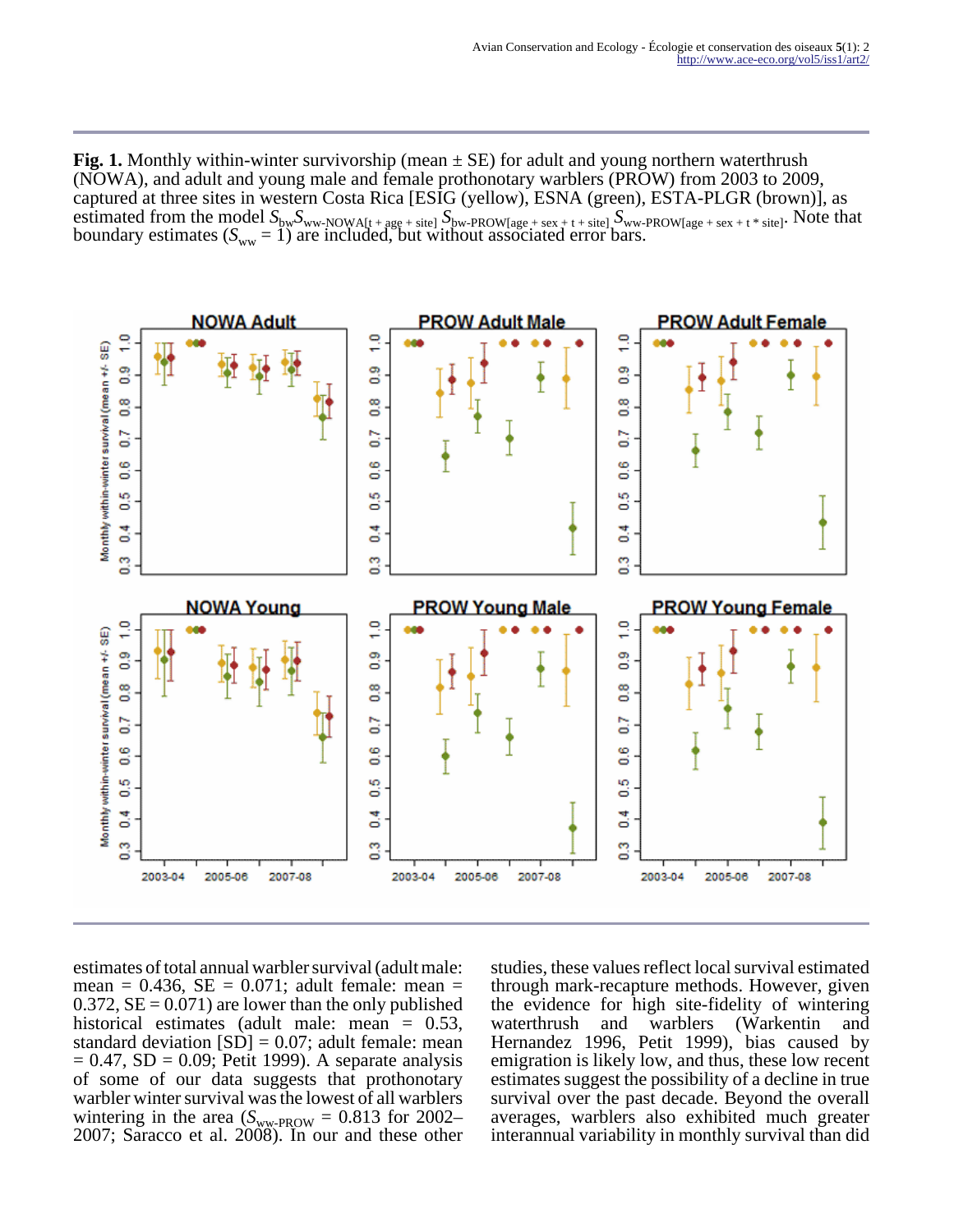**Fig. 2.** Monthly between-winter survivorship (mean  $\pm$  SE) for adult and young northern waterthrush (NOWA), and adult and young male and female prothonotary warblers (PROW) from 2004 to 2008, captured at three sites in western Costa Rica [ESIG (yellow), ESNA (green), ESTA-PLGR (brown)], as estimated from the model  $S_{bw}S_{ww\text{-}NOWA[t + age + site]}$   $S_{bw\text{-}PROW[age + sex + t + site]}$   $S_{ww\text{-}PROW[age + sex + t * site]}$ . Note that boundary estimates  $(S_{bw} = 1)$  are included, but without associated error bars.



waterthrush, particularly within winters, as well as a larger survival disparity among sites (although variable sample sizes resulted in poor estimates of some site-specific values, i.e.,  $S = 1$ ). When monthly survival probabilities are compounded across a whole season, this temporal variability becomes even more pronounced, and the parallel estimation methods and larger sample sizes for warblers suggest that observation error alone does not likely account for this variation. Because variable survivorship can limit

population growth more than constant survivorship (with the same mean) in otherwise identical populations (Caswell 2001), this interannual variation in survival during both seasons could depress warbler recovery.

Mean survivorship values, therefore, do not fully represent the population dynamics of these two species. For instance, there was evidence for a sharp decline in  $S_{bw}$  for warblers, but not for waterthrush,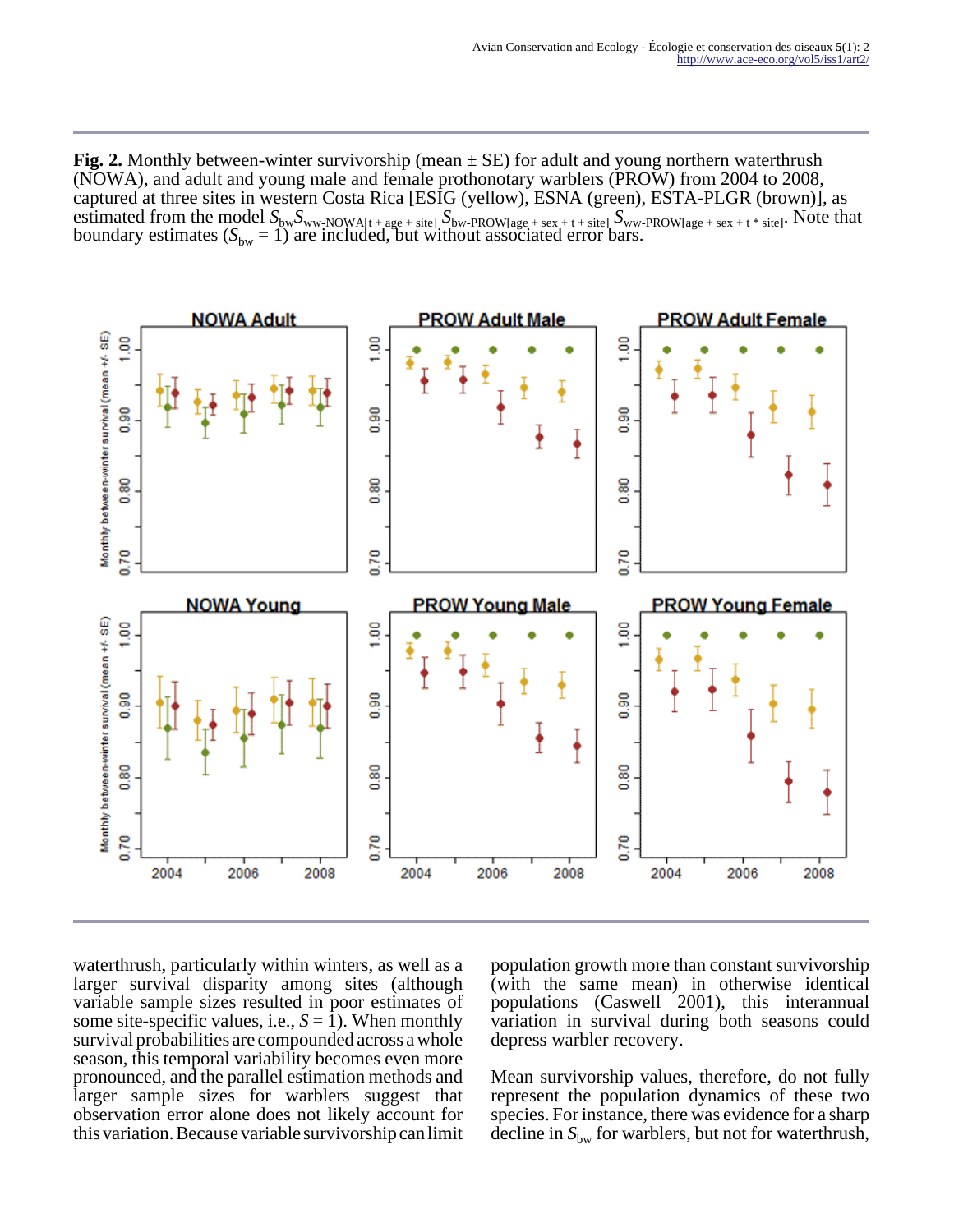**Fig. 3.** Monthly within-winter (blue diamonds) and between-winter (orange triangles) survivorship (mean  $\pm$  SE) for adult and young northern waterthrush (NOWA), and adult and young male and female prothonotary warblers (PROW), captured in western Costa Rica from 2003 to 2009, as estimated from the site-invariant model *p*1[t\*sp+site] ψ12[age\*sex\*sp] *S*2[age\*sp] *S*bw*S*ww-NOWA[t+age] *S*bw*S*ww-PROW[age+sex+t]. Boundary estimates ( $S_{ww} = 1$  or  $S_{bw} = 1$ ) are included, but without associated error bars.



over the course of the study, and neither species showed a consistent tendency in S<sub>ww</sub>. Temporal stability in  $S_{ww}$ , as well as its general similarity between waterthrush and warblers, imply that direct mortality on the wintering sites cannot fully explain the divergent population trends observed between the two species. In contrast, declines in  $S_{bw\text{-}PROW}$  were very evident, even in fully time-dependent models, and were most pronounced at the site currently experiencing the greatest human disturbance in the form of tourism development (ESTA-PLGR), where surrounding lands are being cleared of ground vegetation, shrubs, and vines to facilitate construction (J. Woodcock, *personal observation*). Between-winter survivorship is driven by mortality at the breeding ground and during migration, both of which may be particularly high in migrant songbirds (Bohning-Gaese et al. 1993, Sillett and Holmes 2002), as well as by wintering-site philopatry; thus, the potential causes of the decline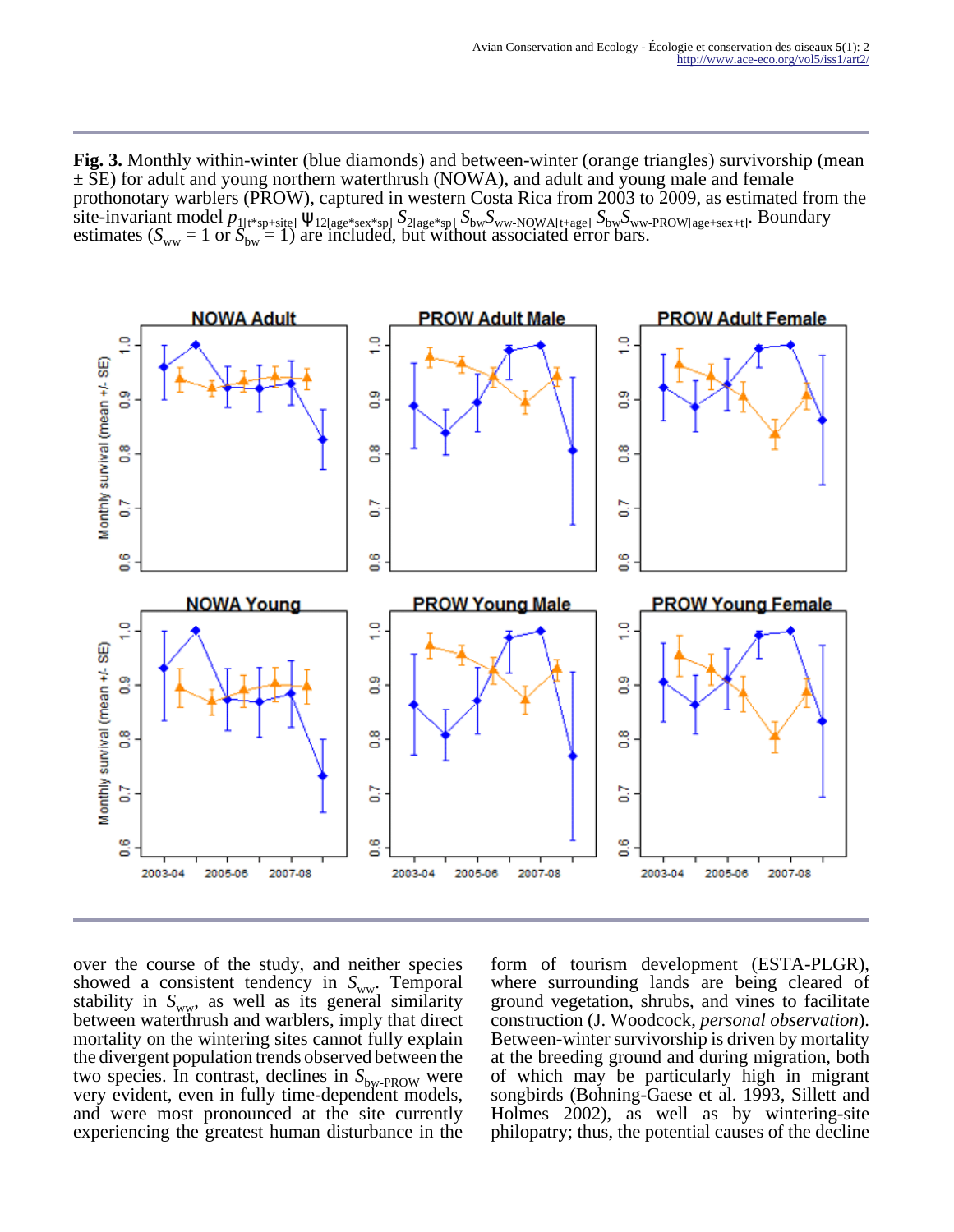**Fig. 4.** Survival probabilities (mean  $\pm$  SE) for northern waterthrush (NOWA, by age) and prothonotary warblers (PROW, by age and sex) captured in western Costa Rica from 2003 to 2009, as estimated from the time- and site-invariant model  $p_{1[t<sup>*</sup>sp+site]} \Psi_{12[age<sup>*</sup>sex<sup>*</sup>sp]} S_{2[age<sup>*</sup>sp]} S_{bw} S_{ww\text{-}NOWA[age]} S_{bw} S_{ww\text{-}PROW[age+sex]}$ . (A) Monthly basis (direct model estimates):  $S_{ww}$ , blue diamonds;  $S_{bw}$  orange triangles. (B) Seasonal basis: within-winter survival  $(S_{ww}^4)$ , blue diamonds; between-winter survival  $(S_{bw}^8)$ , orange triangles. (C) Annual basis: annual survival  $(S_{ww}^{4}S_{bw}^{8})$ .

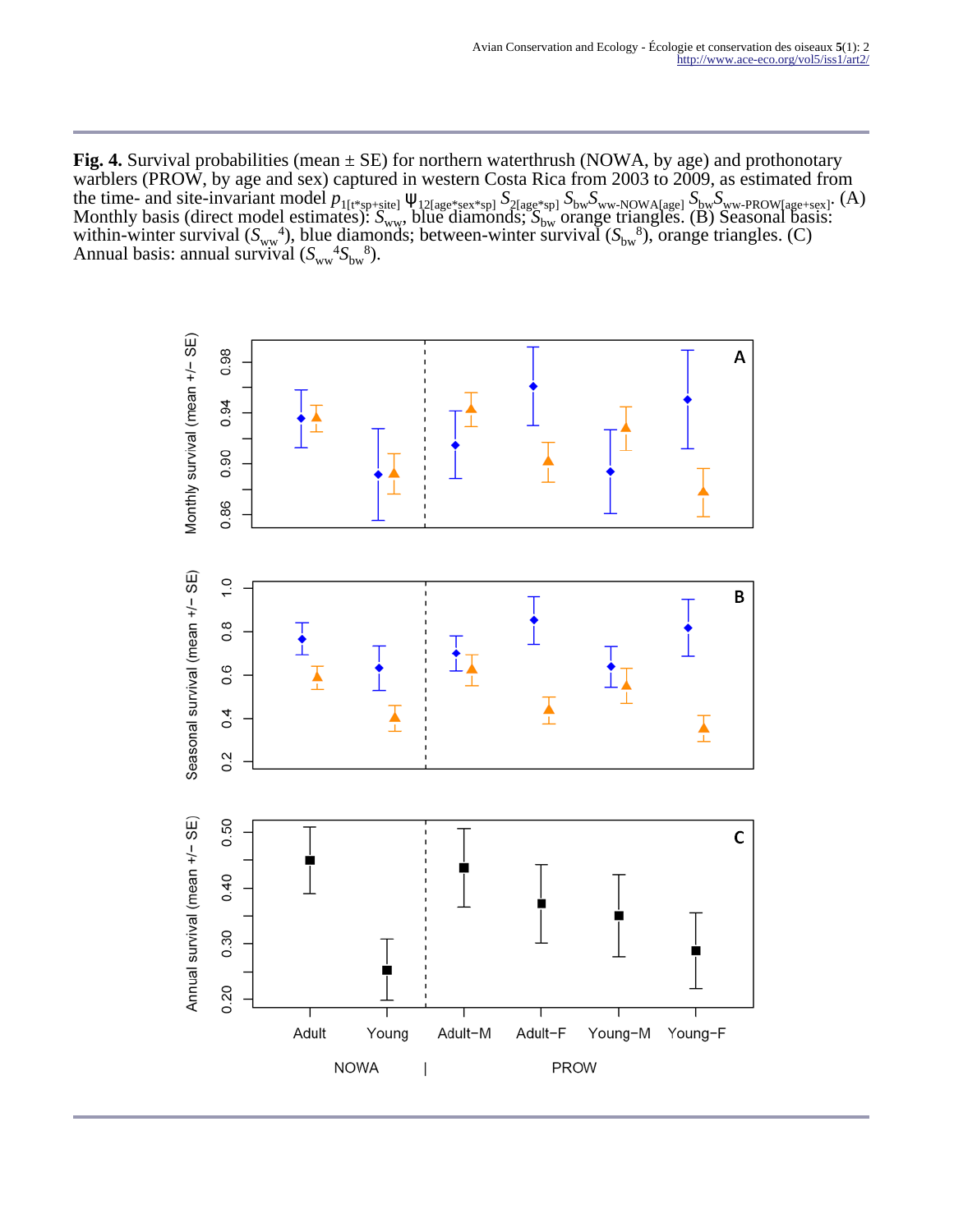in  $S_{bw\text{-}PROW}$  are numerous. Given that reduced access to high-quality winter habitat can affect later survival and reproduction negatively (Bearhop et al. 2004, Norris et al. 2004), habitat-driven reductions in local survival of warblers, whether reflecting changes in true breeding and migration survivorship or in wintering location, could have important populationlevel consequences.

#### **Age- and sex-specific survivorship**

Age and sex were generally good predictors of survivorship, but the magnitude of differences between adult and young birds or between males and females (warblers only) varied with the scale of measurement. Averaged across all years, age differences in monthly waterthrush survival were stronger for  $S_{bw}$  than for  $S_{ww}$  and, cumulatively, resulted in divergent estimates of total annual survivorship (see Fig. 4C). These mean estimates (0.450 and 0.253 for waterthrush adults and young, respectively) correspond fairly well to the general rule of thumb that approximates juvenile survival as half that of adults (discussed in Gardali et al. 2003 and references therein). Among warblers, age differences on a monthly basis were relatively small. Cumulatively over the year, mean adult survival was higher than that of juveniles, but by a smaller margin than for waterthrush; this is more consistent with other studies supporting similar survivorship among young and adult birds during the nonbreeding season (Marra and Holmes 2001) or annually (Sillett and Holmes 2002).

Perhaps more importantly, sex differences in warbler survival (which could not be examined in waterthrush) were highly seasonal and varied little with age. Female monthly  $S_{bw}$  was substantially lower than monthly  $S_{ww}$ , whereas male survival was similar between the seasons. This gap was even more apparent when accumulated across a whole season (i. e.,  $S_{ww}^4$  and  $S_{bw}^8$ ; see Fig. 4B), highlighting particularly low survival of females between consecutive winters. The observed male bias in total warbler captures throughout the banding study (Woodcock and Woodcock 2007) might thus reflect higher mortality of females during the migration and breeding seasons (e.g., from predation at the nest; Petit 1999). Sex-biased site fidelity might also be affecting these survival estimates because true demographic mortality cannot be separated entirely from emigration, even with models that account for transient behavior. Indeed, when resources are declining, subordinate warblers, including females, may be forced into poorer quality habitat by dominant birds (Marra and Holmes 2001, Saracco et al. 2008), such that low values of  $S_{\text{bw}}$  might partially represent females' inability to return to the best winter sites.

Sex differences within warblers were particularly evident in estimates of temporal changes in  $S_{bw}$ . The sharp decline in  $S_{bw}$  at ESTA-PLGR, for instance, included a drop in estimated mean monthly survival from 0.921 to 0.779 for young female warblers and from 0.934 to 0.810 for adult females (see Fig. 2). Compounded across the eight months between winters, this implies a drop in total between-winter (March–November) local survival between 2003 and 2009 from 0.519 to 0.136 and from 0.579 to 0.185 for young and adult females, respectively. Moreover, differences in seasonal survivorship between waterthrush and warblers were greatest for between-winter female survivorship, supporting our second prediction, for females only. Even if some of this decline reflects increased movement to other wintering sites rather than higher mortality, the links between winter habitat and subsequent fitness (e.g., Bearhop et al. 2004, Norris et al. 2004) thus imply that this low and declining  $S_{bw}$  of females, even after accounting for transient behavior (see below), could have the potential to recover warbler populations.

#### **Transient birds and recapture probability**

We observed unusual transient behavior in this study system: the potential presence in November and March, but not in other months, of birds wintering outside of the study area. Even though we included it in our analysis, the proportion of transient birds and their overwinter survival were not well captured with the multi-state model. Both parameters were often estimated at the boundaries of zero or one, suggesting that small sample sizes (i.e., few transient birds) did not allow enough statistical power to distinguish these parameters from the others in the model. We assumed that all birds wintering elsewhere would pass through the study sites again in March, as well as equal capture probability in March among birds wintering at the study sites vs. elsewhere. Both assumptions were necessary for estimating all model parameters but were not tested empirically. Future modeling of winter capture data for these study sites might use a more traditional approach for dealing with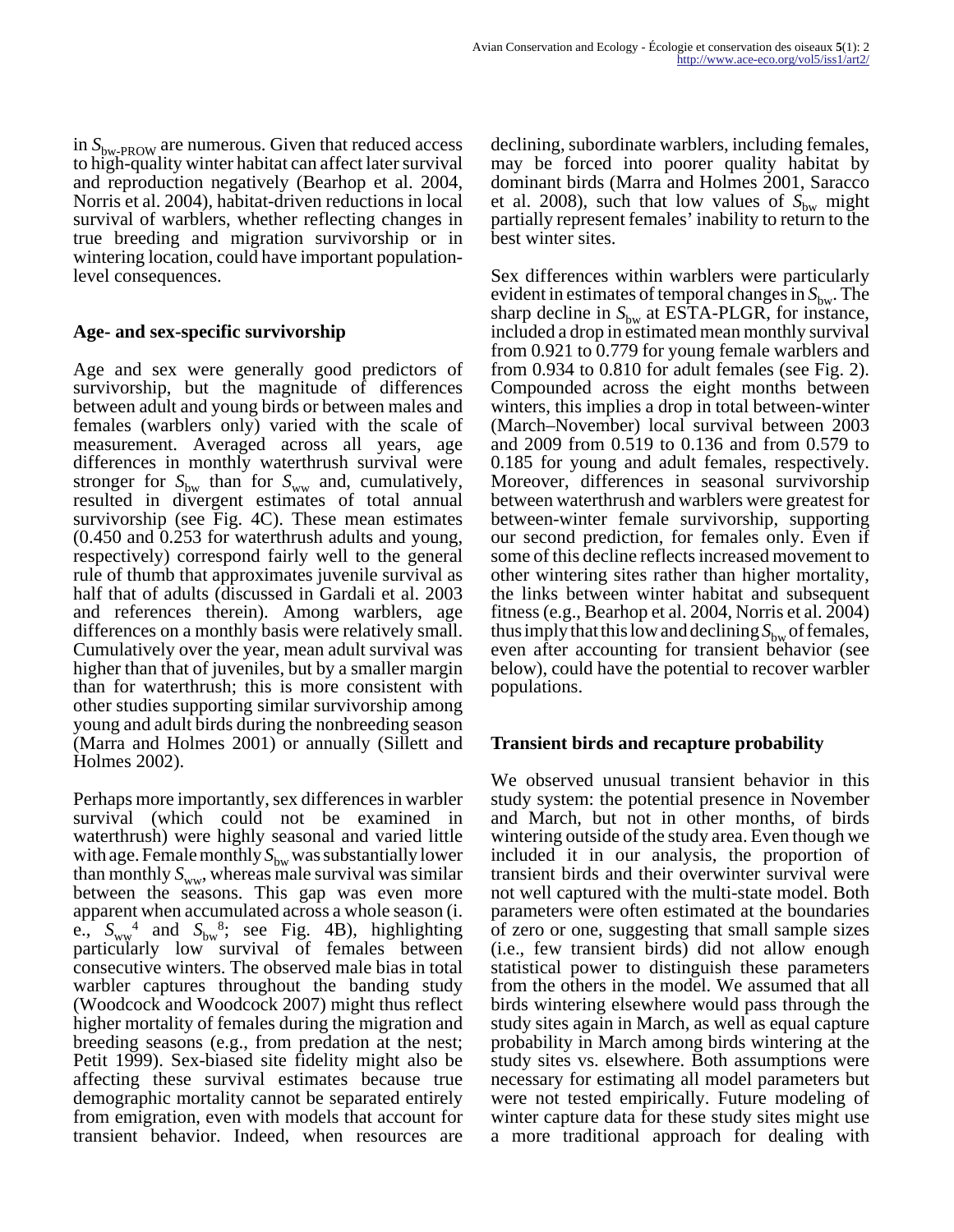transient birds (e.g., Pradel et al. 1997, Cilimburg et al. 2002, Brown and Long 2007), although perhaps with little effect: modification of our model so that all  $\psi_{12} = 0$  (data not shown) gave similar survivorship and transience estimates, but the model was not as well supported by the data. Moreover, interpretation of the survivorship and transience values must consider that even these multi-state models likely underestimate true demographic survivorship because mortality is still confounded with permanent emigration beyond the monitored wintering sites.

Nevertheless, some models did provide estimates of transience for groups of one or both species and may provide some insight into seasonal movements of wintering warblers in this area. Nonzero transient estimates for both adult and young waterthrush in many of the best-fit models suggest that these study sites may be a stopover, rather than final wintering destination, for a segment of this population. The somewhat weaker support for transient warblers among only adult females and young males might reflect their subordinance relative to adult males (e.g., Marra and Holmes 2001) and consequent emigration, although the  $\psi_{12} = 0$  estimates for warblers in the best-ranked models suggest that this is not a consistent phenomenon.

The strong temporal variability in recapture probability  $p_1$  among sampling periods could also be related to birds' movements in and out of the study sites. Behavioral observations of wintering warblers have demonstrated small-scale movements among neighboring habitats (Lefebvre et al. 1994, Brown and Long 2007), including for the warblers we studied (J. Woodcock, *unpublished data*). If the frequency and timing of these movements varied among sampling periods, then  $p_1$  would indeed fluctuate in accordance with the presence or absence of birds still alive, but not always within the sampled area. Nevertheless, because both of these species exhibit fairly high winter site fidelity (Lefebvre et al. 1994, Warkentin and Hernandez 1996), most of these movements do not likely reflect permanent emigration from the sampling study area. By accounting for variation in *p,* survival estimates should thus be relatively unbiased.

#### **Implications for conservation of neotropical migrants**

Changes to high-quality wintering habitat have been implicated in population declines of songbirds

(Robbins et al. 1989, Rappole and McDonald 1994, Sherry and Holmes 1996). However, breeding habitat destruction is also affecting prothonotary warblers (Heltzel and Leberg 2006, COSEWIC 2007). We therefore aimed to use winter markrecapture data to link seasonal demographics with population change. A cursory assessment of average survival probability among years, under the assumption that these estimates represent population-level survivorship, suggests that factors apart from survival are likely driving the differences in warblers and waterthrush population trends: e.g., contrasting habitat changes between the more northerly waterthrush breeding grounds vs. the more southerly warbler breeding grounds. Upon closer examination, however, we find that betweenwinter survival was lower in warblers than in waterthrush and was particularly low among female warblers. Greater temporal variability in withinwinter survival among warblers, despite mean values similar to those of waterthrush, could also negatively affect population growth. Additionally, the sharp decline in between-winter survivorship of birds banded at ESTA-PLGR supports the need for enhanced protection of varied wintering habitats. Only the mangrove swamps at ESTA, which are used for roosting, are protected; the surrounding dry forests at PLGR, which are used for feeding, have experienced major changes over the last decade (J. Woodcock, *unpublished data*). This use of multiple habitats on a daily basis also occurs in waterthrush and other wintering neotropical migrants (e.g., Warkentin and Hernandez 1996, Burson et al. 2005). Thus, protection of surrounding habitats may be as equally important as conservation of the mangroves. Although we cannot quantify the contribution of breeding parameters to population change or infer whether the measured seasonal survivorship is representative of the populations as a whole, our study highlights some particular aspects of survivorship that may be involved in recent declines. Survival of prothonotary warblers was low between winters for females, declined between winters across all age and sex groups, and was highly variable among years during both seasonal intervals; these are all characteristics that could depress population growth and recovery.

Isolation and resolution of the particular causal factors in the decline of prothonotary warblers and other threatened migrants will likely require additional information. Isotope studies (e.g., Mazerolle et al. 2005), for instance, could identify specific wintering grounds of conservation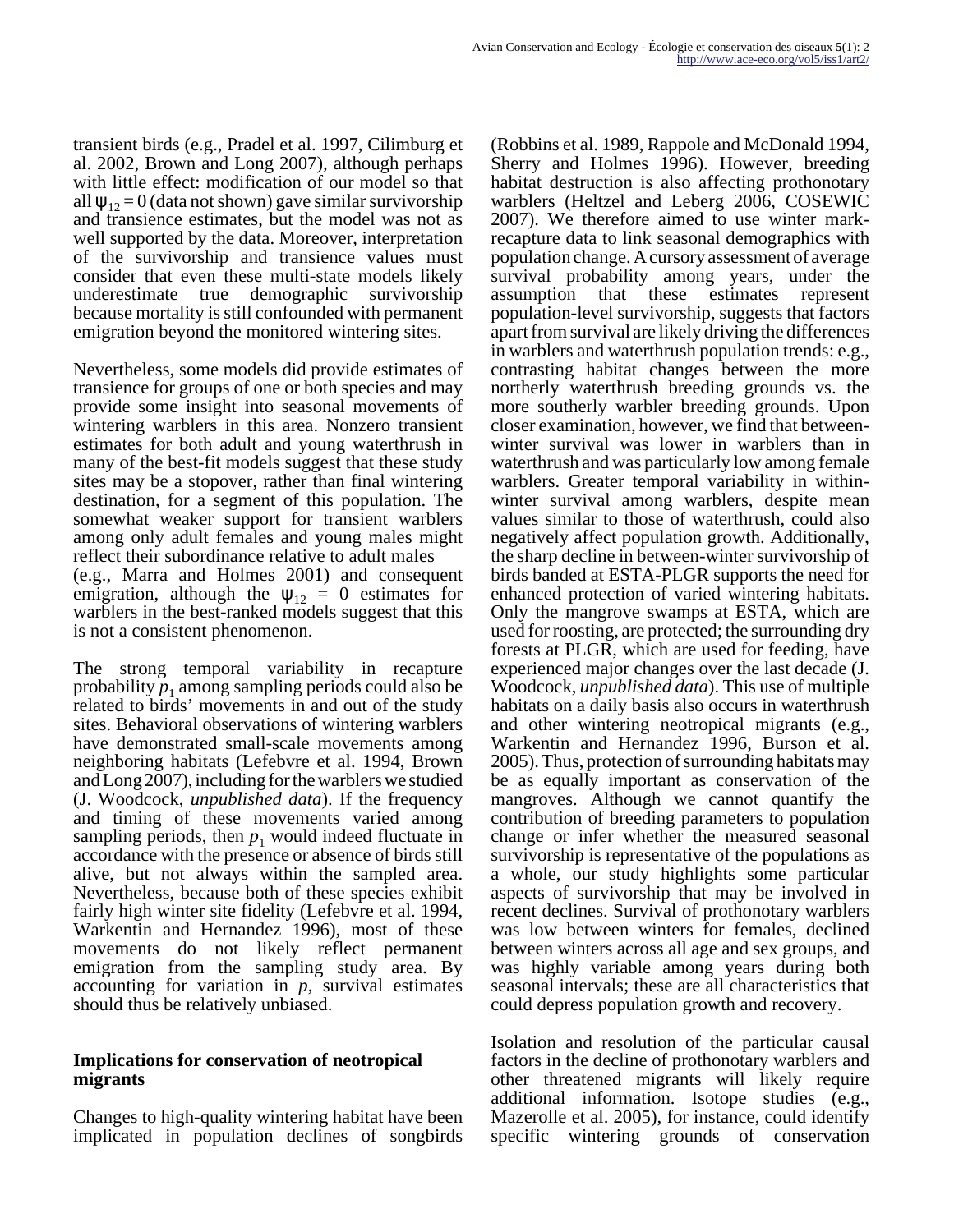importance such as those used by the diminutive Canadian breeding prothonotary warbler population. Matrix-based elasticity estimates could identify parameters most critical to population growth (e.g., Caswell 2001). Banding of individuals at other wintering sites could be valuable in determining whether the vital rates that we measured are representative of population-level dynamics. Tracking devices (radio-telemetry) also could be used to measure more accurately transient behavior between wintering sites. Studies of habitat change in Costa Rican mangrove swamps and other areas facing destruction could directly measure the effects of human disturbance on survival and site fidelity in critical wintering habitats. The examination of changes in body condition over the course of a winter might provide additional insight into site-differences in habitat quality (e.g., Bakermans et al. 2009). Our estimates of both within- and between-winter survivorship thus suggest that prothonotary warblers still face important obstacles to recovery and that a cautious approach to the conservation of habitatspecialist neotropical migrants should explicitly address the protection of both breeding and nonbreeding areas.

*Responses to this article can be read online at: <http://www.ace-eco.org/vol5/iss1/art2/responses/>*

#### **Acknowledgments:**

*Data were collected as part of the MoSI (Monitoreo de Sobrevivencia Invernal) program of the Institute for the Study of Bird Populations, supported in part by funding through the U.S. Neotropical Migratory Bird Conservation Act*. Additional support for fieldwork was provided by Environment Canada's Canadian Wildlife Service, Bird Studies Canada, Save Our Songbirds Foundation, and numerous private donors. Maureen Woodcock, Ademar Rosales, and Alejandro Solano Ugalde provided invaluable field assistance. Thanks to Roger Blanco (Research Coordinator, Ministerio del Ambiente y Energia, Area de Conservación Guanacaste & Parque Nacional Santa Rosa), Rotney Piedra (Parque Nacional Marino las Baulas de Guanacaste), and Dorian Meñdez (Refugio Nacional de Vida Silvestre Iguanita) for facilitating the field work within their jurisdictions, and to the staff at Area de Conservación Guanacaste and Area de Conservación Tempisque for their support. Dan Janzen, Winnie Hallwachs, Phil

Taylor, Stu Mackenzie, Jeff Robinson, Angela McConnell, and Madeline Austen provided helpful advice and discussions. We also very much appreciate support received from Environment Canada to produce this paper.

# **LITERATURE CITED**

**Akaike, H.** 1973. Information theory as an extension of the maximum likelihood principle. Pages 267-281 *in* B.N. Petrov and F. Csaki, editors. *Second International Symposium on Information Theory*. Akademiai Kiado, Budapest, Hungary.

**Arnason, A. N.** 1973. The estimation of population size, migration rates and survival in a stratified population. *Researches on Population Ecology* **15**:1-8.

**Bakermans, M. H., A. C. Vitz, A. D. Rodewald, and C. G. Rengifo.** 2009. Migratory songbird use of shade coffee in the Venezuelan Andes with implications for conservation of cerulean warbler. *Biological Conservation* **142**:2476-2483.

**Bearhop, S., G. M. Hilton, S. C. Votier, and S. Waldron.** 2004. Stable isotope ratios indicate that body condition in migrating passerines is influenced by winter habitat. *Proceedings of the Royal Society of London Series B* **271**:S215-S218.

**Böhning-Gaese, K., M. L. Taper, and J. H. Brown.** 1993. Are declines in North American insectivorous songbirds due to causes on the breeding range? *Conservation Biology* **7**:76-86.

**Brown, D. R., and J. A. Long.** 2007. What is a winter floater? Causes, consequences and implications for habitat selection. *Condor* **109**:548-565.

**Burnham, K. P., and D. R. Anderson.** 2002. *Model Selection and Multi-model Inference: A Practical Information-Theoretic Approach*. Springer-Verlag, New York NY.

**Burson, S. L., L. R Reitsma, and P. D. Hunt.** 2005. Conservation implications of multiple habitat use by northern waterthrushes during the nonbreeding season. *Journal of Caribbean Ornithology* **18**:72-76.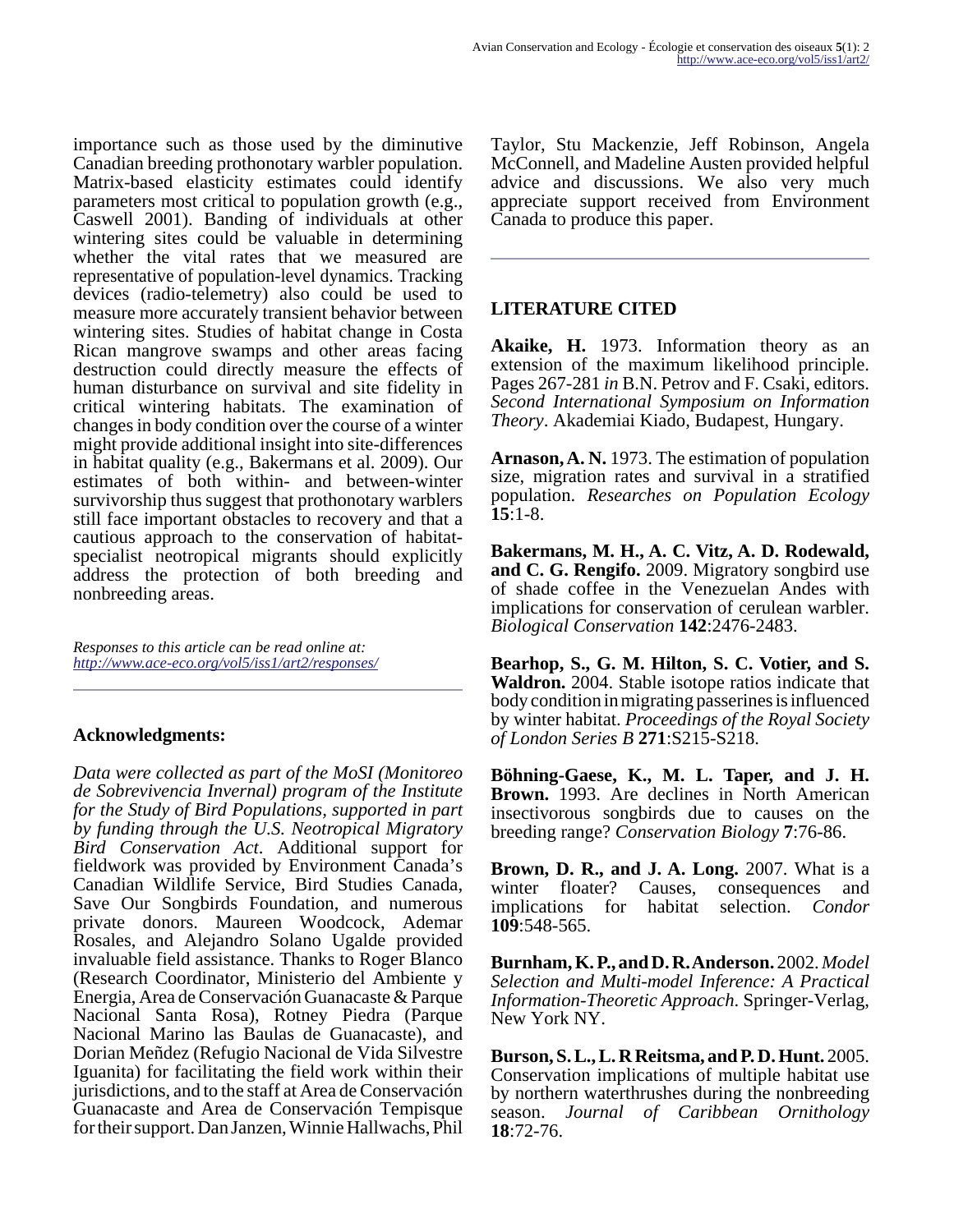**Butler, R.W.** 2000. Stormy seas for some North American songbirds: are declines related to severe storms during migration? *Auk* **117**:518-522.

**Calvert, A. M., S. J. Walde, and P. D. Taylor.** 2009. Nonbreeding-season drivers of population dynamics in seasonal migrants: conservation parallels across taxa. *Avian Conservation & Ecology – Écologie et conservation des oiseaux* **4**:5. [online] URL: [http://w](http://www.ace-eco.org/vol4/iss2/art5/) [ww.ace-eco.org/vol4/iss2/art5/.](http://www.ace-eco.org/vol4/iss2/art5/)

**Caswell, H.** 2001. *Matrix population models: construction, analysis and interpretation.* Second Edition. Sinauer Associates Inc. Sunderland, Massachusetts.

**Cilimburg, A. B., M. S. Lindberg, J. J. Tewksbury, and S. J. Hejl.**, 2002. Effects of dispersal on survival probability of adult Yellow Warblers (*Dendroica petechia*). *Auk* **119**:778-789.

**Cormack, R.M.** 1964. Estimates of survival from the sighting of marked animals. *Biometrika* **51**:429-438.

**COSEWIC** 2007. *COSEWIC assessment and update status report on the Prothonotary Warbler Protonotaria citrea in Canada*. Committee on the Status of Endangered Wildlife in Canada. Ottawa, ON. [online] URL: [www.sararegistry.gc.ca/status/sta](http://www.sararegistry.gc.ca/status/status_e.cfm) [tus\\_e.cfm](http://www.sararegistry.gc.ca/status/status_e.cfm)

**DeSante, D. F., J. F. Saracco, C. R. de Vivar Alvarez, and S. Morales.** 2004. *2004-05 MoSI Manual, Instructions for establishing and operating bird-banding stations as part of the MoSI (Monitoreo de Sobrevivencia Invernal) program*. Contribution Number 214 of The Institute for Bird Populations, Pt. Reyes Station, California.

**Dionne, M., C. Maurice, J. Gauthier, and F. Shaffer.** 2008. Impact of hurricane Wilma on migrating birds: the case of the Chimney Swift. *Wilson Journal of Ornithology* **120**:784-792.

**Eaton, S. W.** 1995. Northern waterthrush (*Seiurus noveboracensis*). *In* A. Poole, editor. *The Birds of North America Online*, Ithaca: Cornell Lab of Ornithology.

**FAO (Food and Agriculture Organization of the United Nations)**. 2007. *The world's mangroves 1980-2005*. FAO Forestry Paper 153.

**Gardali, T., D. C. Barton, J. D. White, and G. R. Geupel.** 2003. Juvenile and adult survival of Swainson's Thrush (*Catharus ustulatus*) in coastal California: annual estimates using capturerecapture analyses. *Auk* **120**:1188-1194.

**Heltzel, J. M., and P. L. Leberg.** 2006. Effects of selective logging on breeding bird communities in bottomland hardwood forests in Louisiana. *Journal of Wildlife Management* **70**:1416-1424.

**Hussell D. J. T., M. H. Mather, and P. M. Sinclair.** 1992. Trends in numbers of tropical- and temperatewintering migrant landbirds in migration at Long Point, Ontario, 1961-1988. Pages 101-114 *in* Hagan, J. M., and D. W. Johnston, editors. *Ecology and Conservation of Neotropical Migrant Landbirds*, Smithsonian Institution Press, Washington, D.C.

**Jolly, G. M.** 1965. Explicit estimates from capturerecapture data with both death and immigration stochastic model. *Biometrika* **52**:225-247.

**Keast, A., and E. S. Morton**, editors. 1980. *Migrant Birds in the Neotropics: Ecology, Behaviour, Distribution and Conservation.* Smithsonian Institution Press, Washington, D.C.

**Lebreton, J.-D., K. P. Burnham, J. Clobert, and D. R. Anderson.** 1992. Modeling survival and testing biological hypotheses using marked animals: a unified approach with case studies. *Ecological Monographs* **62**:67-118.

**Lefebvre, G., and B. Poulin.** 1996. Seasonal abundance of migrant birds and food resources in Panamanian mangrove forests. *Wilson Bulletin* **108**:748-759.

**Lefebvre, G., B. Poulin, and R. McNeil.** 1994. Spatial and social behaviour of Nearctic warblers wintering in Venezuelan mangroves. *Canadian Journal of Zoology* **72**:757-764.

**Marra, P. P., and R. T. Holmes.** 2001. Consequences of dominance-mediated habitat segregation in American Redstarts during the nonbreeding season. *Auk* **118**:92-104.

**Mazerolle, D. F., K. A. Hobson, and L. I. Wassenaar.** 2005. Stable isotope and bandencounter analyses delineate migratory patterns and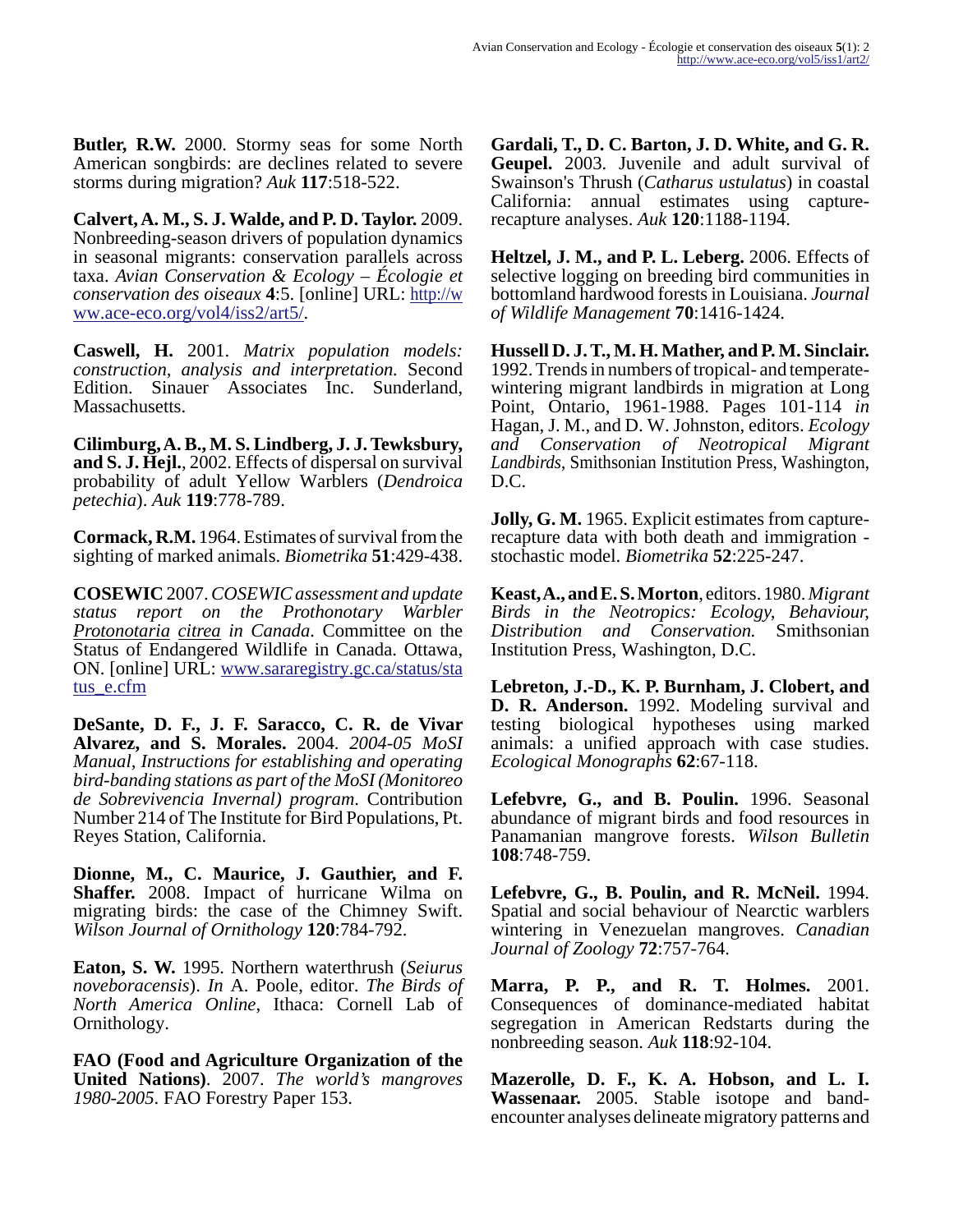catchment areas of White-throated Sparrows at a migration monitoring station. *Oecologia* **144**:541-549.

**McCracken, J. D.** 1998. *Status of the prothonotary warbler's critical wintering habitat in Latin America: a focus on mangrove ecosystems.* Unpublished report to World Wildlife Fund Canada from Bird Studies Canada. Port Rowan, ON.

**Norris, D. R., P. P. Marra, T. K. Kyser, T. W. Sherry, and L. M. Ratcliffe.** 2004. Tropical winter habitat limits reproductive success on the temperate breeding grounds in a migratory bird. *Proceedings of the Royal Society B* 271, 59-64.

**North American Bird Conservation Initiative**. 2009. *The State of the Birds, United States of America, 2009*. U.S. Department of Interior: Washington, DC.

**Petit, L. J.** 1999. Prothonotary warbler (*Protonotaria citrea*). In A. Poole, editor. *The Birds of North America Online*. Ithaca, NY: Cornell Lab of Ornithology.

**Pradel, R., J. E. Hines, J.-D. Lebreton, and J. D. Nichols**. 1997. Capture-recapture survival models taking account of transients. *Biometrics* 53, 60-72.

**Pyle, P.** 1997. *Identification guide to North American birds: a compendium of information on identifying, ageing, and sexing "near-passerines" and passerines in the hand*. Slate Creek Press, California.

**Rappole, J. H., and M. V. McDonald.** 1994. Cause and effect in population declines of migratory birds. *Auk* **111**:652-660.

**Rich, T. D., C. J. Beardmore, H. Berlanga, P. J. Blancher, M. S. W. Bradstreet, G. S. Butcher, D. Demarest, E. H. Dunn, W. C. Hunter, E. Inigo-Elias, J. A. Kennedy, A. M. Martell, A. O. Panjabi, D. N. Pashley, K. V. Rosenberg, C. M. Rustay, J. S. Wendt, and T. C. Will.** 2004. *Partners in Flight North American Landbird Conservation Plan*. Cornell Lab of Ornithology. Ithaca, NY.

**Robbins, C. S., J. R. Sauer, R. S. Greenberg, and S. Droege.** 1989. Population declines in North American birds that migrate to the Neotropics. *Proceedings of the National Academy of Sciences* **86**:7658-7662.

**Saracco, J. F., D. F. DeSante, P. Pyle, S. Morales, J. L. Alcantara, and C. R. de Vivar Alvarez.** 2008. *Assessing winter habitat quality for migratory landbirds : a report on five winters (2002-03 through 2006-07) of the Monitoero de Sobrevivencia Invernal (MoSI) Program*. Contribution number 342 to the Institute for Bird Populations, Pt. Reyes, California.

**Sauer, J. R., J. E. Hines, and J. Fallon.** 2008. *The North American Breeding Bird Survey, results and analysis 1966 - 2007*. Version 5.15.2008. USGS Patuxent Wildlife Research Center, Laurel, MD [ht](http://www.mbr-pwrc.usgs.gov/bbs/) [tp://www.mbr-pwrc.usgs.gov/bbs/](http://www.mbr-pwrc.usgs.gov/bbs/)

**Sauer, J. R., G. W. Pendleton, and B. G. Peteriohn.** 1996. Evaluating causes of population change in North American insectivorous songbirds. *Conservation Biology* **10**:465-478.

**Schwarz, C.J.** 1993. Estimating migration rates using tag-recovery data. Pages 255-264 *in* Lebreton, J. D., and P. M. North, editors. *Marked Individuals in the Study of Bird Population*, Birkhauser Verlag Basel, Switzerland.

**Seber, G. A. F.** 1965. A note on the multiplerecapture census. *Biometrika* **52**:249-259.

**Sherry, T. W., and R. T. Holmes.** 1996. Winter habitat quality, population limitation, and conservation of Neotropical-Nearctic migrant birds. *Ecology* **77**:36-48.

**Sillett, T. S., and R. T. Holmes**. 2002. Variation in survivorship of a migratory songbird throughout its annual cycle. *Journal of Animal Ecology* **71**: 296-308.

**Stutchbury B.** 2007. *Silence of the Songbirds*. Harper Perennial, Toronto, Canada.

**Terborgh, J.** 1989. *Where Have all the Birds Gone?* Princeton Univ. Press, Princeton, NJ.

**Warkentin, I.G., and D. Hernandez.** 1996. The conservation implications of site fidelity: a case study involving nearctic-neotropical migrant songbirds wintering in a Costa Rican mangrove. *Biological Conservation* **77**:143-150.